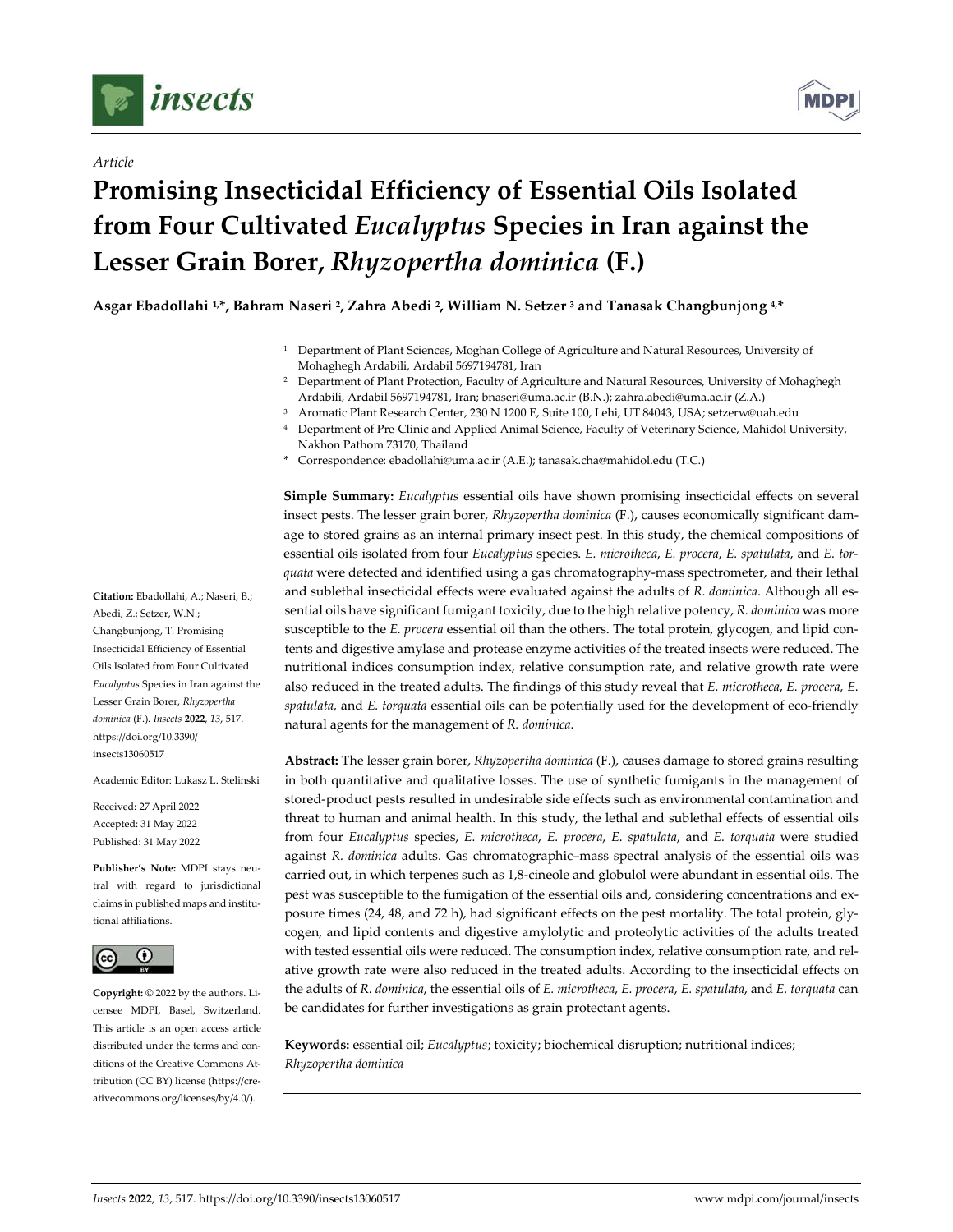# **1. Introduction**

The lesser grain borer, *Rhyzopertha dominica* (F.) (Coleoptera: Bostrichidae), an internal primary insect pest of stored products, has a high capacity for locating on grain foods including wheat, barley, maize, rice, and sorghum [1,2]. The insect readily infests storage grains and can cause economic losses throughout much of the world due to its high potential viability and adaptability [3–5]. Although the use of chemical fumigants is the main strategy in the management of *R. dominica*, their negative side effects, including environmental contamination and toxicity to human and animal health, are cautioned [6,7]. Furthermore, the resistance of *R. dominica* to phosphine [8,9] and some currently used insecticides [10,11] was reported in recent years. Therefore, the introduction of novel, efficient, and eco-friendly agents should be a priority in pest management research.

The insecticidal potential of essential oils isolated from different aromatic plant families, such as Apiaceae, Asteraceae, Lamiaceae, Myrtaceae, Rutaceae, Verbenaceae, and Zingiberaceae, was reported against coleopteran insect pests [12–14]. The susceptibility of *R. dominica* to some plant-derived essential oils was also demonstrated in recent studies. Along with noteworthy acute toxicity, fumigation with *Gaultheria procumbens* L. essential oil presented high anti-nutritional effects and biochemical disturbances against the adults of *R. dominica*, which was attributed to the presence of its major component methyl salicylate [15]. In the study of Ncibi et al. [16], the significant concentration-dependent fumigant toxicity of *Mentha pulegium* L. and *Lavandula stoechas* L. essential oils was reported against *R. dominica*, in which essential oils were rich in terpenic compounds, including pulegone, *iso*-menthone, camphor, and 1,8-cineole. In another study, the essential oil of *Citrus aurantium* L. enriched with terpenes limonene and β-myrcene was characterized by its high fumigant toxicity against the adults of *R. dominica* [17].

*Eucalyptus* (Myrtales: Myrtaceae) is one of the widely-distributed genera in tropical and subtropical regions due to its ease of cultivation, rapid growth, and high adaptability [18]. The essential oil is considered to be the main product of *Eucalyptus* trees, which are widely used in the food and perfume industries and medicine [19]. Terpenes such as 1,8 cineole, cryptone, *p*-cymene, α-pinene, α-terpineol, limonene, and spathulenol are commonly found as the main components of *Eucalyptus* essential oils [20–22]. The insecticidal properties of essential oils isolated from several *Eucalyptus* species were demonstrated against coleopteran insect pests, even on *R. dominica*, which was mainly dependent on the presence of terpene compounds [23]. Hamdi et al. [24] reported that the susceptibility of *R. dominica* to the essential oil of *E. lehmani* (Schauer) Benth was greater than those of *Callosobruchus maculatus* F. (Chrysomelidae) and *Tribolium castaneum* Herbst (Tenebrionidae). They concluded that the toxicity of *E. lehmani* essential oil could be ascribed to its chemical composition, mainly 1,8-cineole (34.6%). In another study, along with concentration- and time-dependent fumigant toxicity, the essential oil of *Eucalyptus floribunda* Huegel had significant anti-nutritional effects on the adults of *R. dominica* [25]. In a study by Filomeno et al. [26], among 12 *Eucalyptus* essential oils, the essential oil of *E. resinifera* Sm., due to the presence of a high amount of 1,8-cineole, was identified to show more efficient fumigant activity against the adults of *R. dominica*.

Therefore, to introduce eco-friendly and effective agents, the present study investigates the insecticidal efficacy of essential oils isolated from four *Eucalyptus* species grown in Iran, *E. microtheca* Muell, *E. procera* Dehnh, *E. spatulata* Hook, and *E. torquata* Luehm, against *R. dominica* adults. Along with lethal fumigant toxicity, their anti-nutritional effects and biochemical effects on the exposed adults, including energy resources content and esterase and amylase and protease enzyme activities, were also assessed. In addition, the chemical profile of essential oils was also explored to discuss the possible relationship of components with studied insecticidal potential.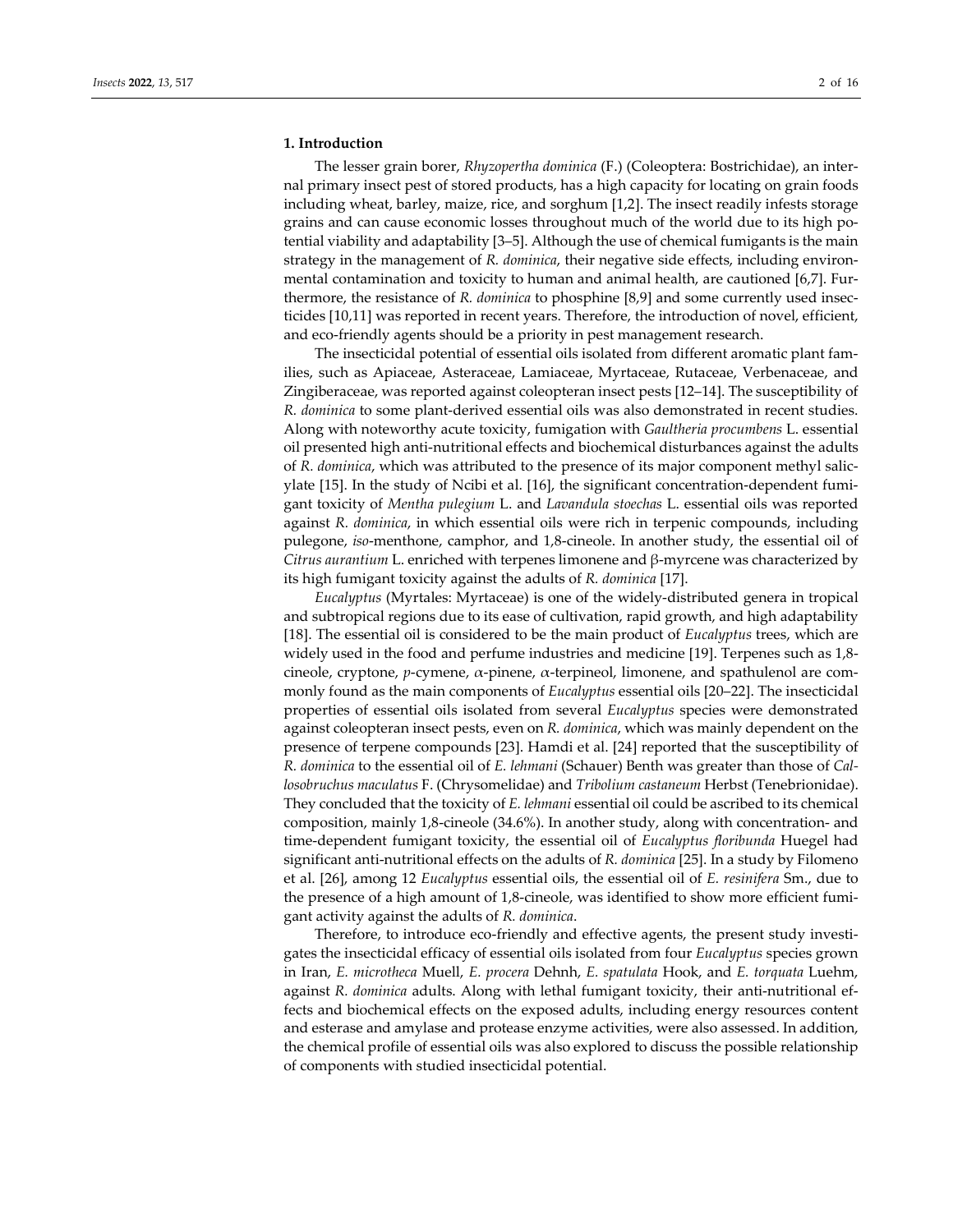# **2. Materials and Methods**

#### *2.1. Plant Materials and Extraction of Essential Oils*

Leaves of four cultivated *Eucalyptus* species in Iran, *E. microtheca*, *E. procera*, *E. spatulata*, and *E. torquata*, were gathered from the Kashan botanical garden (33°59' 20" N, 51° 28' 38" E), Kashan, Iran. The average rainfall, annual temperature, and relative humidity are 139 mm, 19.1 °C, and 20%, respectively, in the region. The trees were usually irrigated at one-week intervals in low rainfall and soil drying conditions. The average age of the trees was about 10 years, and they were not chemically treated in the last two years. Voucher samples were located at the herbarium institute according to their scientific names. The leaves of each species were air-dried at room temperature and after about 10 days, pulverized with an electric grinder. The extraction of essential oils was performed using a Clevenger apparatus with a 2000-mL flask, 1200 mL distilled water, and 100 g of ground leaves within  $3$  h. Na<sub>2</sub>SO<sub>4</sub> was used to remove the water from extracted essential oils, which were separately transferred to glass containers, covered by aluminum foil, and stored in a refrigerator at 4 °C.

#### *2.2. Chemical Profile of the Essential Oils*

Chemical compositions of the *Eucalyptus* essential oils were analyzed by GC-MS using an Agilent 7890B series Gas Chromatography (GC) combined with Agilent 5977A Series Mass Spectrometer (MS) (Santa Clara, CA, USA). The MS was operated in the EI mode (electron energy = 70 eV), scan range = 10–550 amu, and scan rate = 3.99 scans/sec. The GC column was an HP-5ms fused silica capillary column with the following features: 30 m length, 0.25 mm diameter, and 0.25 μm film thickness. The carrier gas was helium with a column head pressure of 53.1 kPa and a flow rate of 1.0 mL/min. Inlet temperature was 280 °C, and interface temperature was 280 °C. The GC oven temperature program was used as follows: 50 °C initial temperature, hold for 1 min; increased at 8 °C/min to 100 °C; increased at 6 °C/min to 110 °C, hold for 1 min; then at 6 °C/min to 310 °C, hold for 1 min. A 1% *w/v* solution of each essential oil sample in methanol as solvent was prepared, and 1 μL was injected under splitless mode. The essential oil components were tentatively identified by comparing mass spectral fragmentation patterns and retention indices (RI) based on a series of homologous C<sub>8</sub>-C<sub>20</sub> *n*-alkanes with those reported in databases [27– 29].

## *2.3. Insect Rearing*

The initial population of *R. dominica* was prepared as a colony by the Department of Plant Protection, University of Mohaghegh Ardabili, Iran. The pest was reared in cylindrical plastic containers with openings covered by a mesh cloth for ventilation. After pouring 200 g of crushed wheat (Aftab cultivar), the adult insects were released into the containers and kept in a growth chamber (28  $\pm$  1 °C temperature, 60  $\pm$  5% relative humidity, and 14: 10 h light: dark). Adults were removed from the rearing containers after 48 h, and the seeds infected with the pest eggs were stored in the growth chamber under the conditions described. One-day-old adult insects were used for the experiments. Adults that did not move with the stimulation of a hot needle were considered dead [30].

# *2.4. Fumigant Toxicity*

To evaluate the fumigant toxicity of *Eucalyptus* essential oils, 20 one-day-old adult beetles were transferred to 140-mL glass containers as fumigant chambers. The calculated concentrations of essential oils (14.28, 19.78, 27.92, 39.42, 55.69, and 78.54 μL/L of air for *E. microtheca*; 10.71, 15.92, 23.21, 33.84, 48.91, 71.40 μL/L of air *E. procera*; 21.42, 28.27, 37.85, 50.98, 68.83, and 92.82 μL/L of air for *E. spatulata*, and 17.85, 24.63, 33.27, 44.84, 60.48, 82.11 μL/L of air for *E. torquata*) were poured onto filter paper discs (3 cm in diameter) by micropipette. The range of concentrations, which resulted in about 25 to 75% mortality of the treated insects in the preliminary experiments, was selected, and the other concentrations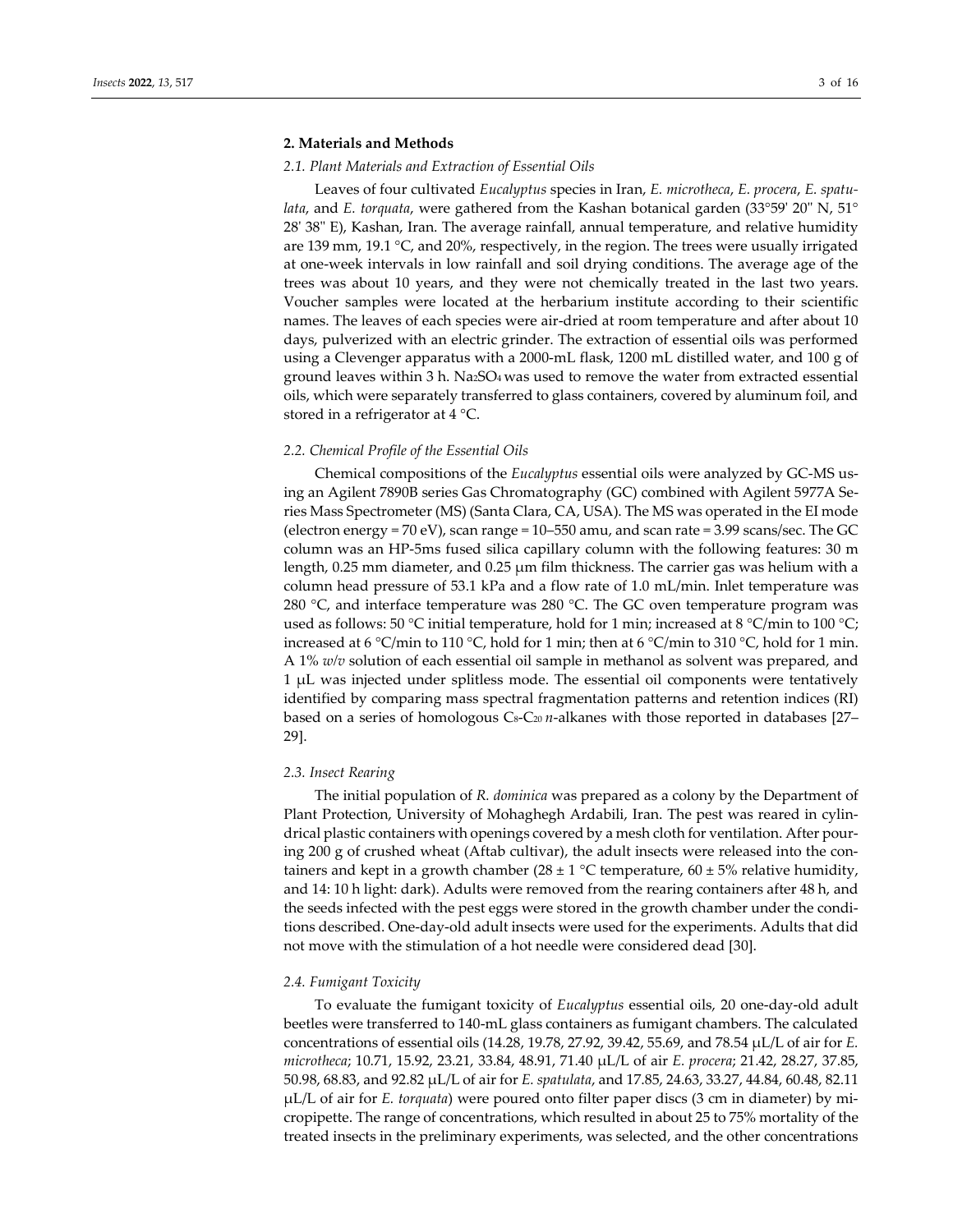were determined based on logarithmic intervals. The treated filter papers were glued to the lid of the glass containers using adhesive tape. To prevent evaporation of the essential oils, the lid of each glass container was sealed with a parafilm. Each experiment was repeated three times, and in the control groups, all steps, except adding essential oil, were performed. Mortality of treated insects was recorded after 24, 48, and 72 h intervals. The lids of the fumigant containers were closed immediately after removing the insects and counting their mortality after 24 and 48 h exposure times.

# *2.5. Biochemical Assays*

Calculated 24 h LC30 (lethal concentration to kill 30% of treated insets) values were selected for sublethal bioassays: 12.60 μL/L of air for *E. microtheca*, 10.66 μL/L of air for *E. procera*, 21.84 μL/L of air for *E. spatulata*, and 19.01 μL/L of air for *E. torquata*. All reagents and enzyme substrates were purchased from Sigma Chemical Co. (St. Louis, MI, USA). Fast Blue RR salt and bovine serum albumin were obtained from Merck Co. (Darmstadt, Germany) and Roche Co. (Penzberg, Germany), respectively. All assays were repeated three times.

## 2.5.1. Energy Reserves

The whole bodies of 100 alive adults (one day old) treated with LC<sub>30</sub> of essential oils within 24 h were homogenized using a hand-held glass homogenizer at 4 °C. The resulting homogeneous mixtures were centrifuged at 10,000 rpm for 10 min (Sigma 1–14K refrigerated centrifuge, USA). The method described by Van Handel [31] was used to measure the lipid content of adult insects using a vanillin reagent. The Bradford method, using bovine serum albumin as a standard, was used to estimate the protein content [32]. To measure the glycogen content, the anthrone reagent was used, and its absorption was recorded spectrophotometrically at 626 nm (Unico, UV/Vis 2100, Fairfield, NJ, USA) [33].

#### 2.5.2. Esterase Activity

Fifty treated adult insects were individually homogenized with 250 μL of 0.04 M sodium phosphate buffer, pH 7.0, on the ice and centrifuged at 10,000 rpm for 15 min. The supernatant was separated as an enzymatic extract and stored at −20 °C. To measure the activity of  $\alpha$ - and β-esterases, 12.5 μL of the enzyme extract was mixed with 112.5 μL of sodium phosphate buffer and 50 μL of  $\alpha$ -naphthyl acetate ( $\alpha$ -NA; for  $\alpha$ -esterase) and βnaphthyl acetate (β-NA; for β-esterase), incubated at 30 °C for 15 min. Then, 50 mg of Fast Blue RR salt in 50 mL of sodium phosphate buffer (0.075 M, pH 7.0) was added. The absorbance was recorded for  $\alpha$ -NA and β-NA during 7 min intervals at 450 and 540 nm, respectively, using a microplate reader (ELIZA-Reader, Anthos 2020, Cambridge, UK) [34].

## 2.5.3. Amylolytic and Proteolytic Activity

To measure the proteolytic activity, azocasein substrate based on the method of Elpidina et al. [35] was used. In total, 80 μL of 1.5% azocasein solution in 2-morpholinoethanesulfonic acid buffer (MES: 50 mM, pH 6.0) was mixed with 20 μL enzyme and incubated at 37 °C for 50 min. The enzymatic reaction was blocked by adding 100 μL of 30% trichloroacetic acid (TCA). The unhydrolyzed azocasein was precipitated by refrigeration at 4 °C for 0.5 h and then centrifuged at 15,000 rpm for 10 min. One hundred μL of sodium hydroxide (2 M) was added to 100 μL of the supernatant, and the absorbance was recorded at 440 nm. In the blank, the enzyme extract was added to the reaction mixture after adding 30% TCA. Each of the experiments related to treatments and control was performed in three replications. The protease activity unit was defined as a change in optical density per milligram of protein per minute.

To measure the amylolytic activity, each experimental unit consisted of 500 μL of acetate buffer (50 mM, pH 6.0), 20  $\mu$ L of enzyme extract, and 40  $\mu$ L of 1% soluble starch.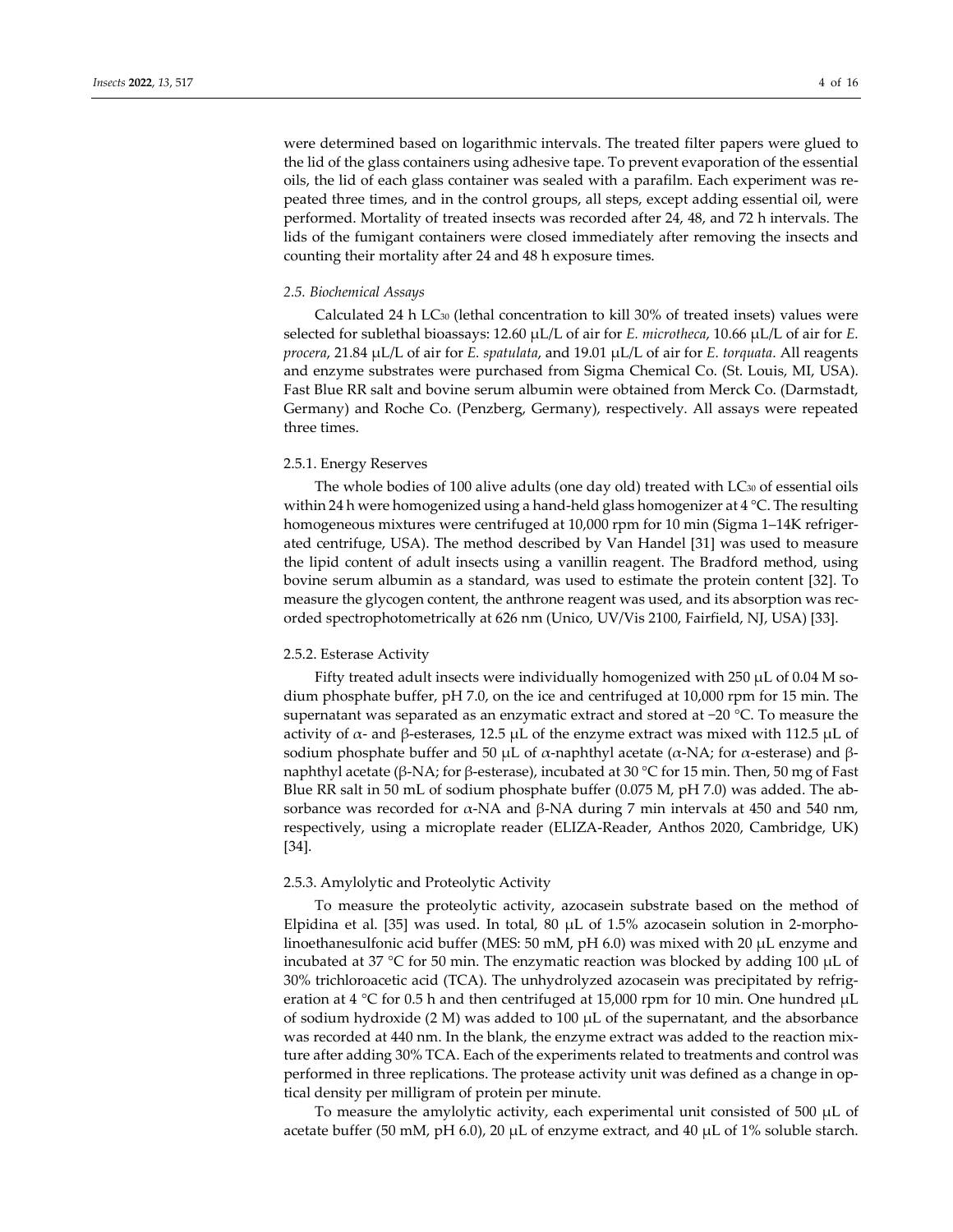Thirty minutes after the reaction at 37 °C, 100 microliters of dinitrosalicylic acid reagent (DNSA: Sigma Chemical Co., St. Louis, MI, USA) were added and then boiled in a water bath for 10 min. After centrifugation at 15,000 rpm at 4  $\degree$ C for 5 min, the absorbance was recorded at 540 nm using a spectrophotometer. Three replications were considered for each treatment and blank. The amylase activity unit was defined as the quantity of enzyme required to produce 1 mg of maltose at 37 °C [36].

# *2.6. Nutritional Indices of Insect Pest*

Two hundred one-day-old adults were treated with LC<sub>30</sub> of essential oils for 24 h. The surviving insects were divided into 7 groups (10 insects for each) and transferred into 6 cm Petri dishes containing 3 g of crushed wheat seeds (Aftab cultivar). The adults' weight, food consumption, and weight gain of *R. dominica* were determined after two weeks. The fed and unfed adults and the initial and remaining food were weighed after two weeks (Sartorius AG Germany GCA803S,  $d = 0.001$  ct). To determine the percentage of dry weight of *R. dominica* and food, 20 samples were weighed, dried in an oven (60 °C for 48 h), and re-weighed. The recorded data were used to calculate nutritional indices, including the consumption index (CI), relative consumption rate (RCR), relative growth rate (RGR), and efficiency of conversion of ingested food (ECI), through the following formulae [37]:

> Consumption Index =  $F/A$ Relative Consumption Rate = F/TA Relative Growth Rate = G/TA Efficiency of Conversion of Ingested food = G/F

where  $F = dry$  weight of food eaten (mg),  $T =$  feeding period (day),  $A =$  mean dry weight of insect during feeding period (mg), and  $G =$  dry weight gain of insect during feeding period (mg).

#### *2.7. Statistical Analysis*

The normality of the data was checked by Kolmogorov–Smirnov test [38]. The lethal concentrations (LC), lethal times (LT), 95% confidence limits, concentration–mortality regression line details, and an  $\chi^2$  test to evaluate data heterogeneity, were also performed. All data were subjected to one-way analyses of variance (ANOVA), and means were separated with the least significant difference (LSD) test. Statistical software SPSS version 16.0 (IBM, Chicago, IL, USA) was used for all statistical analyses.

## **3. Results**

#### *3.1. Chemical Profile of Essential Oils*

Gas chromatographic–mass spectral analysis of the *Eucalyptus* essential oils was carried out (Table 1). 1,8-Cineole dominated all four of the *Eucalyptus* essential oils in concentrations of 12.1%, 21.3%, 27.1%, and 24.2% for *E. microtheca*, *E. procera*, *E. spathulata*, and *E. torquata*, respectively. Likewise, globulol was abundant in all four essential oils (5.0%, 7.2%, 11.3%, and 8.4%, respectively). The additional major components in *E. microtheca* were α-pinene (5.6%), β-pinene (5.1%), and aromadendrene (11.7%), while α-pinene (14.0%), *trans*-pinocarveol (5.0%), *trans*-sabinol (14.6%), and aromadendrene (6.1%) were abundant constituents of *E. procera* essential oil. *trans*-Sabinol (7.6%) was also abundant in *E. spathulata*. *Eucalyptus torquata* essential oil showed high concentrations of α-pinene (20.0%) and aromadendrene (7.8%).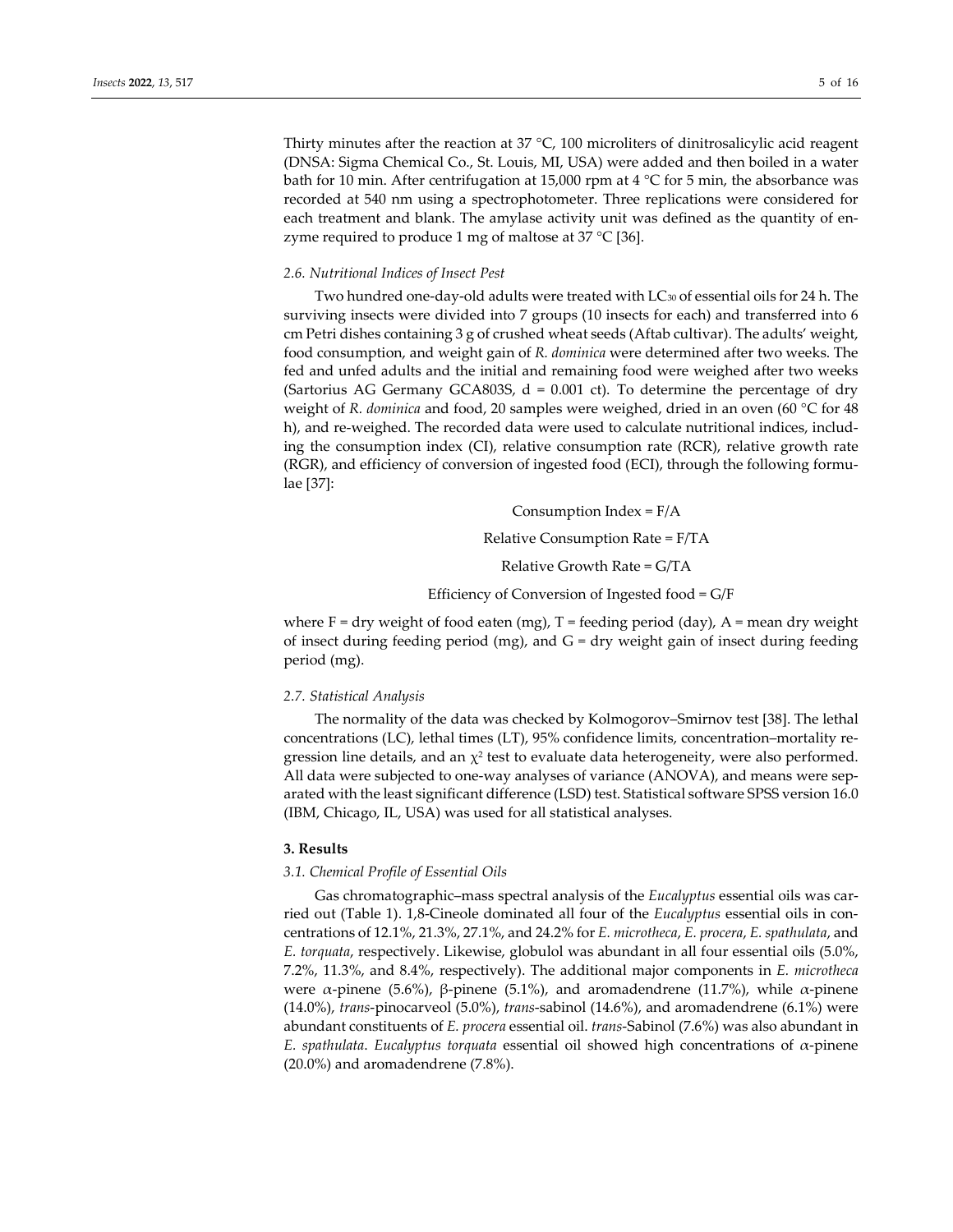| RIcalc | RIdb                     | Compound <sup>a</sup>           | E. microtheca            | E. procera                   | E. spathulata            | E. torquata              |
|--------|--------------------------|---------------------------------|--------------------------|------------------------------|--------------------------|--------------------------|
| 933    | 932                      | $\alpha$ -Pinene                | 5.6                      | 14.0                         | 3.9                      | 20.0                     |
| 954    | 954                      | Camphene                        | $\blacksquare$           | 0.6                          | 0.4                      | 0.6                      |
| 980    | 979                      | $\beta$ -Pinene                 | 5.1                      | 0.5                          | 1.3                      | $0.8\,$                  |
| 1007   | 990                      | Myrcene                         | $\frac{1}{2}$            | $\bar{\phantom{a}}$          | 0.6                      | $\overline{\phantom{a}}$ |
| 1025   | 1024                     | $p$ -Cymene                     | 0.9                      | 1.3                          | $3.8\,$                  | 2.6                      |
| 1025   | 1029                     | Limonene                        | 1.6                      | $\frac{1}{2}$                | $\equiv$                 | $\equiv$                 |
| 1032   | 1031                     | 1,8-Cineole                     | 12.1                     | 21.3                         | 27.1                     | 24.2                     |
| 1058   | 1059                     | $\gamma$ -Terpinene             | 0.2                      | 0.4                          | $\overline{\phantom{a}}$ | 0.6                      |
| 1062   | 1062                     | Artemisia ketone                | $\frac{1}{2}$            | $\qquad \qquad \blacksquare$ | 0.5                      | $\overline{\phantom{a}}$ |
| 1093   | 1086                     | Fenchone                        | 0.3                      | Ĭ.                           | $\overline{\phantom{a}}$ | $\overline{\phantom{0}}$ |
| 1098   | 1096                     | Linalool                        | $\frac{1}{2}$            | $\overline{\phantom{0}}$     | $0.8\,$                  | $\overline{\phantom{a}}$ |
| 1098   | 1099                     | $\alpha$ -Pinene oxide          | $\overline{\phantom{m}}$ | $\overline{\phantom{m}}$     | $\blacksquare$           | 0.2                      |
| 1101   | 1103                     | Isoamyl isovalerate             | 0.5                      | 0.2                          | 0.8                      | $0.5\,$                  |
| 1104   | 1104                     | 2-Methylbutyl isovalerate       | $\overline{\phantom{0}}$ | $\overline{\phantom{a}}$     | $\overline{\phantom{a}}$ | $0.2\,$                  |
| 1107   | 1114                     | endo-Fenchol                    | 0.4                      | 0.1                          | 0.9                      | 0.9                      |
| 1115   | 1121                     | exo-Fenchol                     | $1.4\,$                  | $1.1\,$                      |                          | $\overline{\phantom{a}}$ |
| 1124   | 1128                     | allo-Ocimene                    |                          | 0.3                          | $\overline{\phantom{a}}$ | 0.6                      |
| 1130   | 1135                     | trans-Pinocarveol               | 1.2                      | 5.0                          | 2.3                      | $0.2\,$                  |
| 1137   | 1140                     | Nopinone                        | 0.4                      | $\qquad \qquad -$            | $\overline{\phantom{a}}$ | $\overline{\phantom{a}}$ |
| 1143   | 1144                     | trans-Verbenol                  | $\overline{\phantom{0}}$ | $\overline{\phantom{0}}$     | $\overline{\phantom{a}}$ | 0.1                      |
| 1143   | 1142                     | trans-Sabinol                   | 3.8                      | 14.6                         | 7.6                      | 2.0                      |
| 1150   | 1149                     | Camphene hydrate                | 0.7                      | $\overline{\phantom{m}}$     | $\overline{\phantom{a}}$ | $0.1\,$                  |
| 1153   | 1152                     | iso-Menthone                    | $\overline{\phantom{0}}$ | $\qquad \qquad \blacksquare$ | 0.5                      | 0.1                      |
| 1157   | 1160                     | iso-Borneol                     | 0.5                      | 0.4                          | $\overline{\phantom{a}}$ | $0.2\,$                  |
| 1166   | 1164                     | Pinocarvone                     | 1.4                      | $4.4\,$                      | 2.7                      | $\overline{\phantom{a}}$ |
| 1169   | 1169                     | Borneol                         | 1.5                      | 0.9                          | 1.4                      | 1.8                      |
| 1169   | 1177                     | Terpinen-4-ol                   | 2.2                      | $\overline{\phantom{a}}$     | $0.8\,$                  | 1.5                      |
| 1178   | 1174                     | iso-Pinocamphone                | $\overline{\phantom{a}}$ | 0.4                          | $\overline{\phantom{a}}$ | $\overline{\phantom{a}}$ |
| 1187   | 1185                     | Cryptone                        | $\overline{\phantom{m}}$ | $\overline{a}$               | $\overline{\phantom{a}}$ | 0.3                      |
| 1189   | $\overline{\phantom{a}}$ | Unidentified <sup>b</sup>       | 1.0                      | $\overline{\phantom{a}}$     | $0.8\,$                  | $\overline{\phantom{a}}$ |
| 1190   | 1189                     | trans-p-Mentha-1(7),8-dien-2-ol | $\overline{a}$           | 1.5                          | $1.8\,$                  | $\overline{\phantom{a}}$ |
| 1192   | 1188                     | $\alpha$ -Terpineol             | 3.7                      | 0.4                          | 0.7                      | 2.5                      |
| 1199   | 1195                     | Myrtenal                        | $1.2\,$                  | $\overline{\phantom{a}}$     | $\overline{\phantom{a}}$ | $\overline{\phantom{a}}$ |
| 1200   | 1195                     | Myrtenol                        | $1.1\,$                  | 1.0                          | 0.8                      | $0.2\,$                  |
| 1202   | $1195\, \rm{N}$          | cis-iso-Piperitenol             | $\overline{\phantom{0}}$ | 0.1                          | $\overline{\phantom{a}}$ | $\overline{\phantom{a}}$ |
| 1212   | 1205                     | Verbenone                       | 0.2                      | $0.1\,$                      |                          | $0.1\,$                  |
| 1220   | 1216                     | trans-Carveol                   | 0.6                      | 0.5                          | $0.5\,$                  | $0.2\,$                  |
| 1230   | 1230                     | cis-p-Mentha-1(7),8-dien-2-ol   | 0.9                      | 0.9                          | 1.8                      | $0.3\,$                  |
| 1232   | 1238                     | $(E)$ -Ocimenone                | $\overline{\phantom{0}}$ | 0.2                          | $\overline{\phantom{a}}$ | 0.1                      |
| 1242   | 1241                     | Cuminaldehyde                   | 1.3                      | $\equiv$                     | $2.5\,$                  | $0.4\,$                  |
| 1245   | 1243                     | Carvone                         | $0.4\,$                  | $0.2\,$                      | 0.7                      | $0.1\,$                  |
| 1249   | 1247                     | Carvotanacetone                 | $\overline{\phantom{a}}$ | $\mathfrak t$                | $\sim$                   | $0.1\,$                  |
| 1255   | 1252                     | Piperitone                      | $0.3\,$                  | 0.1                          | 0.9                      | 0.3                      |
| 1278   | 1275                     | Phellandral                     |                          | $\overline{\phantom{a}}$     | $\equiv$                 | $0.1\,$                  |
| 1286   | 1284                     | $(E)$ -Anethole                 | $0.8\,$                  | 0.2                          | 1.6                      | 0.3                      |
| 1288   | 1290                     | Thymol                          | $0.4\,$                  | $0.1\,$                      | 1.1                      | $0.1\,$                  |
| 1297   | 1298                     | trans-Pinocarvyl acetate        | $\overline{\phantom{0}}$ | 0.2                          | $\blacksquare$           | $\overline{\phantom{a}}$ |
| 1300   | 1299                     | Carvacrol                       | $0.5\,$                  | t                            | 0.6                      | 0.1                      |
|        |                          |                                 |                          |                              |                          |                          |

**Table 1.** Chemical composition (%) of essential oils isolated from leaves of *Eucalyptus microtheca*, *E. procera*, *E. spatulata*, and *E. torquata.*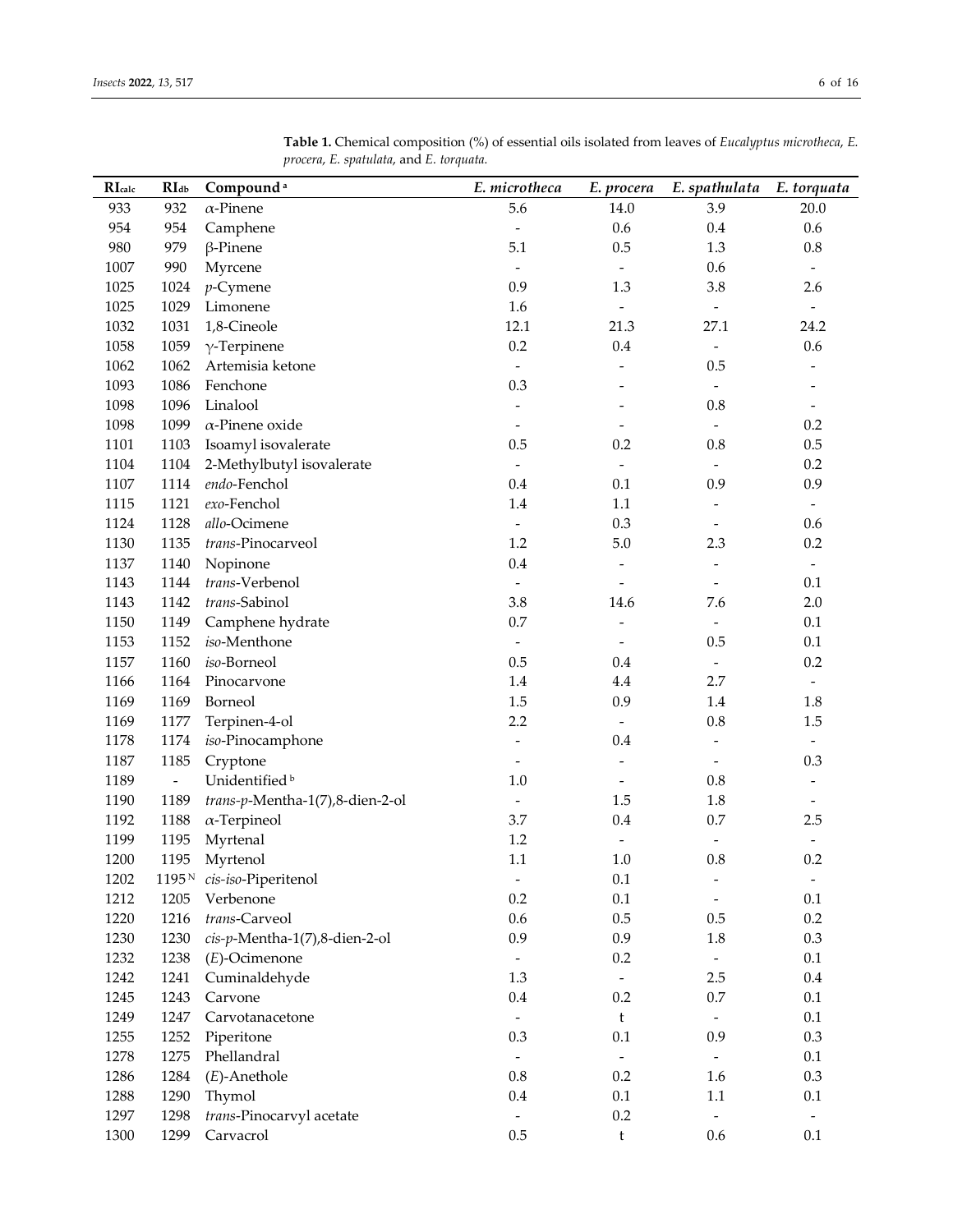| 1339 | 1337                     | 2-Hydroxycineole acetate                 | 0.6                      | t                            | 0.4                      |                          |
|------|--------------------------|------------------------------------------|--------------------------|------------------------------|--------------------------|--------------------------|
| 1346 | 1346                     | $\alpha$ -Terpinyl acetate               |                          | t                            | 0.2                      |                          |
| 1372 | 1374                     | iso-Ledene                               | 0.3                      | t                            | $\overline{\phantom{a}}$ | 0.3                      |
| 1373 | 1374                     | $\alpha$ -Copaene                        | 0.3                      | t                            |                          | 0.1                      |
| 1390 | 1390                     | $trans$ - $\beta$ -Elemene               |                          | t                            |                          |                          |
| 1410 | 1413N                    | $\beta$ -Maaliene                        |                          | $0.1\,$                      |                          |                          |
| 1412 | 1409                     | $\alpha$ -Gurjunene                      |                          | $\frac{1}{2}$                |                          | 1.3                      |
| 1420 | 1419                     | $(E)$ - $\beta$ -Caryophyllene           |                          | t                            |                          | $\overline{\phantom{a}}$ |
| 1429 |                          | 1427 <sup>N</sup> γ-Maaliene             |                          | 0.2                          |                          | 0.2                      |
| 1434 | 1433                     | $\beta$ -Gurjunene (=Calarene)           |                          | 0.5                          |                          | 0.7                      |
| 1442 | 1441                     | Aromadendrene                            | 11.7                     | 6.1                          | 3.6                      | 7.8                      |
| 1459 |                          | 1455 <sup>N</sup> Valerena-4,7(11)-diene | $\overline{\phantom{a}}$ | $\overline{\phantom{a}}$     |                          | 0.2                      |
| 1463 | 1460                     | allo-Aromadendrene                       | 2.6                      | 1.3                          | 1.0                      | 1.8                      |
| 1474 | 1477                     | $\gamma$ -Gurjunene                      | 0.4                      | $0.1\,$                      |                          | 0.2                      |
| 1477 | 1479                     | $\gamma$ -Muurolene                      | 0.5                      | $0.1\,$                      |                          | 0.2                      |
| 1487 | 1490 <sup>N</sup>        | Phenethyl isovalerate                    | $\blacksquare$           | $\bar{\phantom{a}}$          | 0.5                      | $\overline{\phantom{a}}$ |
| 1489 | 1490                     | $\beta$ -Selinene                        | $1.0\,$                  | 0.4                          | 0.2                      | 0.6                      |
| 1496 | 1496                     | Viridiflorene                            | $\overline{\phantom{a}}$ | 0.3                          | $\overline{\phantom{a}}$ | 1.4                      |
| 1499 | 1498                     | $\alpha$ -Selinene                       | 0.5                      | $\qquad \qquad -$            |                          | $\overline{\phantom{0}}$ |
| 1501 | 1500                     | $\alpha$ -Muurolene                      | 0.3                      | $\overline{\phantom{a}}$     |                          | 0.1                      |
| 1513 | 1513                     | $\gamma$ -Cadinene                       | $1.2\,$                  | $0.1\,$                      |                          | 0.3                      |
| 1520 | 1522                     | trans-Calamenene                         | 0.6                      | $0.1\,$                      |                          | $\overline{\phantom{a}}$ |
| 1523 | 1523                     | δ-Cadinene                               | $\overline{\phantom{a}}$ | $\qquad \qquad \blacksquare$ |                          | 0.3                      |
| 1562 | $\overline{\phantom{a}}$ | Unidentified <sup>c</sup>                | 3.0                      | 2.1                          | 2.8                      | 2.7                      |
| 1569 | 1567                     | Maaliol                                  | 2.8                      | 1.8                          | 2.5                      | 1.4                      |
| 1573 | 1584 <sup>N</sup>        | Boronia butenal                          | $\frac{1}{2}$            | $\frac{1}{2}$                | 0.9                      |                          |
| 1574 | $1580\,\rm{N}$           | epi-Globulol                             | $\overline{\phantom{m}}$ | $\overline{\phantom{m}}$     |                          | 0.3                      |
| 1576 | $\overline{\phantom{a}}$ | Unidentified <sup>d</sup>                | $1.0\,$                  | 0.7                          |                          |                          |
| 1582 | 1578                     | Spathulenol                              | 4.6                      | $\overline{\phantom{a}}$     |                          | 0.7                      |
| 1592 | 1590                     | Globulol                                 | $5.0\,$                  | 7.2                          | 11.3                     | 8.4                      |
| 1598 | 1595                     | Cubeban-11-ol                            | 2.3                      | 2.0                          | 2.9                      | 2.4                      |
| 1605 | 1600                     | Rosifoliol                               | $1.0\,$                  | 0.3                          | 0.3                      | $1.0\,$                  |
| 1607 | 1602                     | Ledol                                    | $0.4\,$                  | 0.4                          | 0.5                      | 0.3                      |
| 1618 | $\overline{\phantom{a}}$ | Unidentified <sup>e</sup>                | 1.3                      | $0.7\,$                      | $1.0\,$                  | 0.5                      |
| 1625 | 1629 <sup>s</sup>        | Rosifoliol isomer                        | 1.2                      | 0.5                          | 0.6                      | 1.6                      |
| 1628 | 1628                     | 1-epi-Cubenol                            | $\overline{\phantom{a}}$ | $\overline{\phantom{a}}$     | $0.3\,$                  | 0.2                      |
| 1629 | 1631                     | Muurola-4,10(14)-dien-1β-ol              | 1.1                      | 0.3                          |                          |                          |
| 1640 | 1640                     | τ-Cadinol                                |                          | $\overline{\phantom{a}}$     |                          | 0.5                      |
| 1642 | 1642                     | τ-Muurolol                               | 1.1                      | 0.1                          |                          |                          |
| 1650 | 1650                     | $\beta$ -Eudesmol                        |                          |                              |                          | 0.2                      |
| 1655 | 1654                     | $\alpha$ -Cadinol                        | 1.1                      | t                            |                          | $0.7\,$                  |
|      |                          | neo-Intermedeol                          |                          |                              |                          |                          |
| 1656 | 1658                     |                                          |                          | 0.3                          | 0.4                      |                          |
| 1659 | 1666                     | 14-Hydroxy-9-epi-(Z)-caryophyllene       |                          | $0.1\,$                      |                          |                          |
| 1674 | 1675                     | Cadalene                                 | 0.3                      | $0.1\,$                      |                          |                          |
| 1900 | 1900                     | Nonadecane                               | 0.4                      | $\frac{1}{2}$                |                          |                          |
|      |                          | Monoterpene hydrocarbons                 | 13.4                     | 17.1                         | 10.0                     | 25.2                     |
|      |                          | Oxygenated monoterpenoids                | 36.6                     | 53.6                         | 56.6                     | 36.0                     |
|      |                          | Sesquiterpene hydrocarbons               | 19.6                     | 9.4                          | 4.8                      | 15.6                     |
|      |                          | Oxygenated sesquiterpenoids              | 20.5                     | 13.0                         | 18.9                     | 17.6                     |
|      |                          | Others                                   | 2.2                      | 0.4                          | 3.8                      | 1.2                      |
|      |                          | Total identified                         | 92.3                     | 93.5                         | 94.0                     | 95.6                     |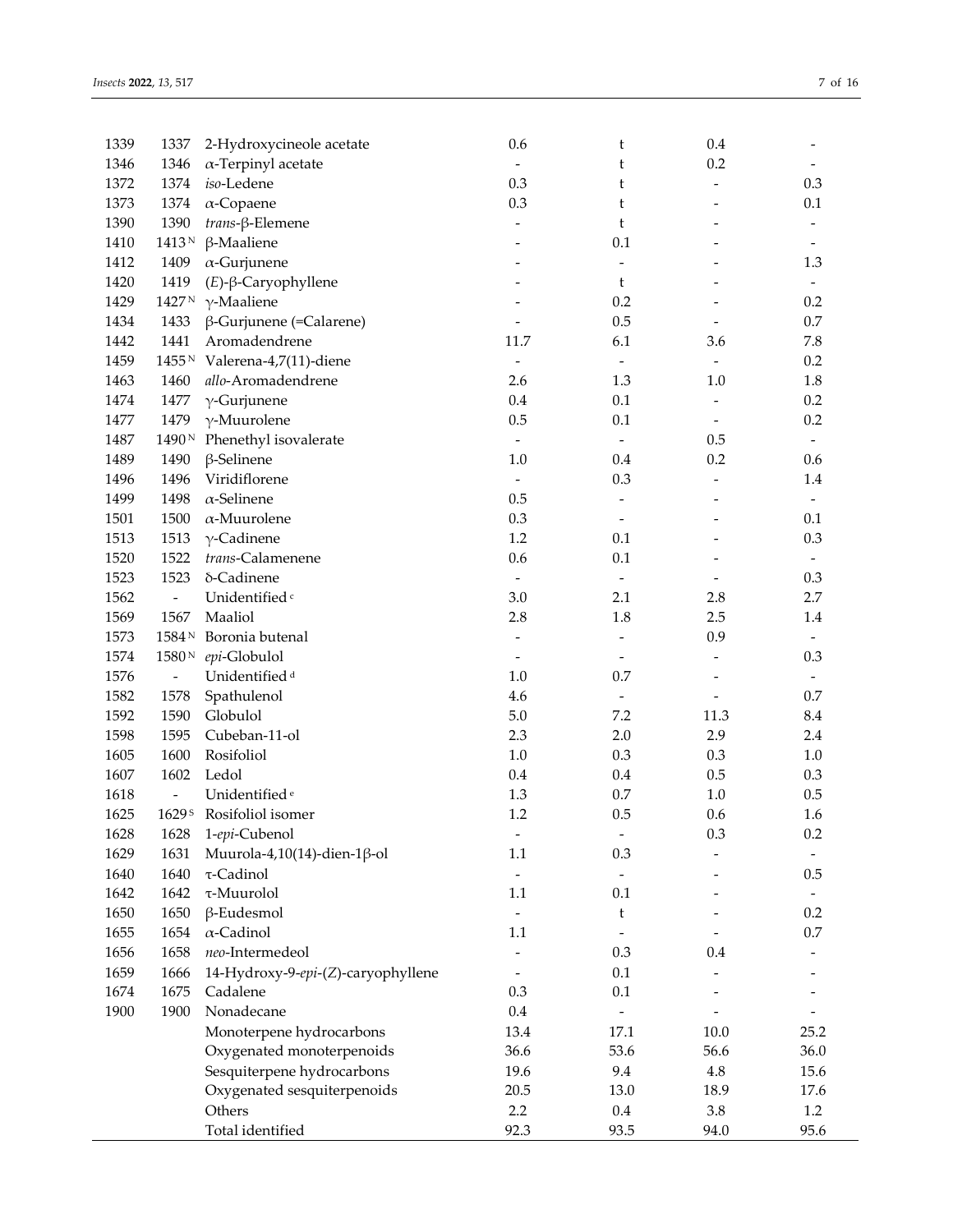RIcalc = Retention index calculated with respect to a homologous series of *n*-alkanes on a HP-5ms column. RI $_{\text{db}}$  = Retention index from the Adams database [27] unless otherwise indicated: N NIST [28] and S Satyal [29]. t = trace (< 0.05%). a Compound identification was based on MS fragmentation and RI comparison and are considered to be tentative.  $b$  MS (EI): 138 (4%), 121 (8%), 119 (12%), 108 (36%), 107 (22%), 105 (14%) 96 (22%), 95 (20%), 93 (16%), 91 (46%), 79 (100%), 77 (24%), 67 (14%), 65 (7%), 53 (7%), 41 (8%), 43 (7%). cMS (EI): 222 (10%), 204 (45%), 189 (47%), 161 (100%), 133 (34%), 121 (53%), 119 (53%), 109 (100%), 105 (64%), 95 (52%), 93 (63%), 82 (84%), 69 (59%), 43 (57%). dMS (EI): 222 (5%), 105 (41%), 204 (26%), 189 (36%), 163 (66%), 161 (58%), 149 (37%), 147 (37%), 133 (31%), 121 (44%), 119 (50%), 109 (65%), 107 (100%), 105 (65%), 93 (65%), 91 (58%), 81 (47%), 79 (46%), 69 (39%), 67 (35%), 59 (24%), 55 (21%), 43 (35%), 41 (21%). eMS (EI): 218 (15%), 203 (30%), 175 (28%), 161 (44%), 147 (36%), 133 (39%), 121 (47%), 120 (58%), 119 (57%), 107 (61%), 105 (79%), 93 (100%), 91 (89%), 79 (69%), 77 (54%), 67 (27%), 55 (36%), 41 (26%), and 43 (19%).

#### *3.2. Fumigant Toxicity*

Based on the Kolmogorov–Smirnov test, data on the mortality of *R. dominica* adults affected by the essential oils of *E. microtheca*, *E. procera*, *E. spatulata*, and *E. torquata* had significantly normal distributions. According to the results of ANOVA, concentrations of essential oils and exposure times (24, 48, and 72 h) had significant effects on pest mortality. However, interactions between concentration and exposure time had no significant effects on pest mortality except for *E. procera* essential oil (Table 2).

**Table 2.** The results of the Kolmogorov–Smirnov test and analysis of variance of the data obtained from the fumigant toxicity of *E. microtheca, E. procera, E. spatulata,* and *E. torquata* essential oils against the adults of *Rhyzopertha dominica.*

|                      |       | Kolmogorov-         |                |                 | <b>Analysis of Variance</b> |            |                 |                             |  |
|----------------------|-------|---------------------|----------------|-----------------|-----------------------------|------------|-----------------|-----------------------------|--|
| <b>Essential Oil</b> |       | <b>Smirnov Test</b> | Concentration  |                 |                             | Time       |                 | <b>Concentration × Time</b> |  |
|                      | Z     | Significant         | F              |                 |                             | $p$ -Value |                 | $p$ -Value                  |  |
|                      |       | (two-Tailed)        | $(df = 5, 36)$ | <i>v</i> -Value | $(df = 2, 36)$              |            | $(df = 10, 36)$ |                             |  |
| E. microtheca        | 0.879 | 0.423               | 134.425        | $0.0001*$       | 33.507                      | $0.0001*$  | 1.496           | 1.4558 NS                   |  |
| E. procera           | 0.778 | 0.580               | 214.959        | $0.0001*$       | 57.999                      | $0.0001*$  | 2.584           | $0.0179*$                   |  |
| E. spatulata         | 0.778 | 0.579               | 139.085        | $0.0001*$       | 12.275                      | $0.0001*$  | 0.723           | $0.6976$ <sup>NS</sup>      |  |
| E. torguata          | 0.834 | 0.489               | 54.029         | $0.0001*$       | 3.543                       | $0.0394*$  | 0.371           | $0.9511$ NS                 |  |

\* Significant at  $\alpha$  = 0.05. <sup>NS</sup>: Not-Significant at  $\alpha$  = 0.05. The number of tested insects is 1260 in each essential oil.

The LC50 (Lethal Concentration to kill 50% of the pest population) of *E. microtheca* essential oil was 25.261 μL/L of air after 24 h, which significantly decreased to 18.995 μL/L of air by increasing exposure time to 72 h. A decreasing  $LC_{50}$  value with increasing exposure time was also observed for all other essential oils. On the other hand, the susceptibility of *R. dominica* to *Eucalyptus* essential oils was time-dependent. Additionally, due to the low 72 h-LC<sub>50</sub> and high relative potency, *R. dominica* adults were more susceptible to the *E. procera* essential oil than others. According to LC90 values, 37.778 μL/L of air of *E. procera*  essential oil will be sufficient for 90% mortality of the pest within 72 h (Table 3). Based on the high *r*<sup>2</sup> values presented in Table 3, there is a positive and direct correlation between the concentrations of essential oils and insect pest mortality.

**Table 3.** Probit analyses of data obtained from the fumigant toxicity of *Eucalyptus microtheca*, *E. procera*, *E. spatulata*, and *E. torquata* essential oils against the adults of *Rhyzopertha dominica.*

| <b>Essential Time</b><br>oil | (h) | $LC_{50}$ with<br>$(\mu L/L \text{ of Air})$ | $LC_{90}$ with<br>95% Confidence Limits 95% Confidence Limits<br>$(\mu L/L \text{ of air})$ | Relative<br>Potency <sup>a</sup> $(df = 4)$ | $\chi^2$ | Slope ± SE Sig. $\frac{b}{r^2}$ |       |
|------------------------------|-----|----------------------------------------------|---------------------------------------------------------------------------------------------|---------------------------------------------|----------|---------------------------------|-------|
| Ε.                           | 24  | 25.261 (21.295–29.077)                       | 138.276 (101.151-227.377)                                                                   | 1.717                                       | 0.234    | $1.736 \pm 0.216$ 0.994 0.997   |       |
| microtheca                   | 48  | 19.947 (17.721-22.002)                       | 53.783 (47.142–64.084)                                                                      | 2.174                                       | 7.203    | $2.975 \pm 0.268$ 0.126 0.987   |       |
|                              | 72  | 18.995 (16.969-20.853)                       | 46.714 (41.554–54.431)                                                                      | 2.283                                       | 4.381    | $3.279 \pm 0.289$ 0.357         | 0.989 |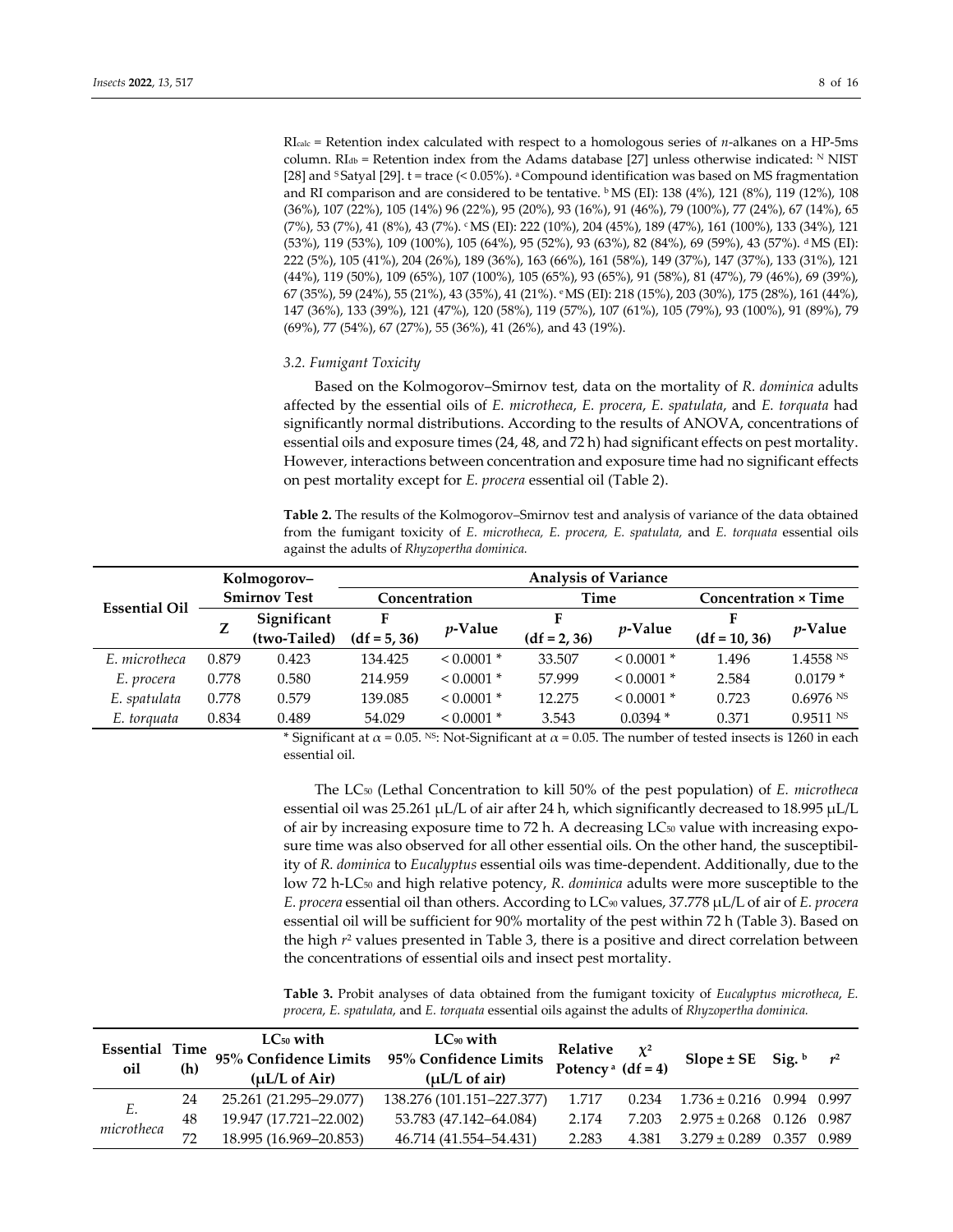|  |  | -9 |
|--|--|----|
|  |  |    |

| E. procera   | 24 | 22.208 (18.749-25.721) | 133.564 (95.976-223.511)  | 1.953 | 0.809 | $1.645 \pm 0.196$ 0.937 0.989 |       |       |
|--------------|----|------------------------|---------------------------|-------|-------|-------------------------------|-------|-------|
|              | 48 | 16.733 (14.778-18.582) | 49.745 (42.984-60.362)    | 2.592 | 7.123 | $2.708 \pm 0.238$ 0.130       |       | 0.998 |
|              | 72 | 15.455 (13.861-16.953) | 37.778 (33.575-43.973)    | 2.806 | 5.397 | $3.302 \pm 0.279$ 0.249 0.971 |       |       |
|              | 24 | 43.372 (37.683-49.779) | 229.298 (158.106-432.583) | 1.000 | 3.148 | $1.772 \pm 0.246$ 0.533 0.947 |       |       |
| E. spatulata | 48 | 34.785 (30.576-38.779) | 127.102 (101.882-177.469) | 1.247 | 3.214 | $2.277 \pm 0.257$ 0.523       |       | 0.965 |
|              | 72 | 33.321 (29.673-36.747) | 102.915 (86.441-132.090)  | 1.302 | 4.773 | $2.617 \pm 0.266$ 0.311 0.959 |       |       |
|              | 24 | 37.728 (32.758-43.340) | 201.490 (139.363-375.024) | 1.150 | 0.797 | $1.761 \pm 0.239$ 0.939 0.986 |       |       |
| E. torquata  | 48 | 32.284 (28.643-35.902) | 116.741 (93.432-162.569)  | 1.343 | 1.042 | $2.296 \pm 0.249$             | 0.903 | 0.988 |
|              | 72 | 31.567 (28.175-34.905) | 105.017 (86.103-140.042)  | 1.374 | 2.582 | $2.455 \pm 0.253$             | 0.630 | 0.973 |

<sup>a</sup> Relative potency = 24 h-LC<sub>50</sub> value of *E. spatulata* essential oil/another LC<sub>50</sub> value. <sup>b</sup> Since the significance (sig.) level is greater than 0.05, no heterogeneity factor is used in the calculation of confidence limits. The number of tested insects is 420 each time.

# *3.3. Energy Reserves*

The effects of the sub-lethal concentration (LC30) of *Eucalyptus* essential oils on energy reserves, including the protein, glycogen, and lipid content, of *R. dominica* adults are shown in Table 4. The essential oils significantly decreased the protein and glycogen contents of the pest as compared with the control (*p* < 0.05). The essential oil from *E. procera* led to the highest reduction in protein content. There was a significant reduction in the lipid content of adults treated with *E. procera* and *E. microtheca* essential oils (Table 4).

**Table 4.** The effects of low-lethal exposure to *Eucalyptus* essential oils (LC30 concentration) on energy reserves (μg/adult) (Mean ± SE) of *Rhyzopertha dominica* adults.

| <b>Treatment</b> | <b>Protein Content</b>                 | <b>Glycogen Content</b>                | Lipid Content                         |
|------------------|----------------------------------------|----------------------------------------|---------------------------------------|
| Control          | $126.17 \pm 2.19$ a                    | $57.22 \pm 5.37$ a                     | $6.93 \pm 0.97$ a                     |
| E. microtheca    | $109.17 \pm 1.92$ b                    | $39.72 \pm 1.47$ b                     | $4.60 \pm 0.23$                       |
| E. procera       | $101.33 \pm 2.03$                      | $35.78 \pm 0.96$ b                     | $4.80 \pm 0.31$ b                     |
| E. spatulata     | $107.16 \pm 2.52$ bc                   | $37.44 \pm 1.01$ b                     | $5.47 \pm 0.40$ ab                    |
| E. torquata      | $106.00 \pm 2.75$ bc                   | $39.28 \pm 1.48$ b                     | $6.20 \pm 0.12$ ab                    |
| ANOVA            | $F = 17.02$ ; df = 4, 10; $p = 0.0002$ | $F = 10.82$ ; df = 4, 10; $p = 0.0012$ | $F = 3.76$ ; df = 4, 10; $p = 0.0407$ |

Mean values in a column followed by different lowercase letters are significantly different on the basis of ANOVA with the LSD test  $(p < 0.05)$ .

#### *3.4. Esterase Activity*

According to Table 5, the esterase activity of adults treated with LC30 of *Eucalyptus* essential oils was augmented. The α-esterase activity in the adults treated with *E. microtheca*, *E. procera*, and *E. spatulata* essential oils was more than in the adults treated with *E. torquata* oil and the control (*p* < 0.05). The β-esterase activity in the adults treated with *E. procera*, *E. spatulata*, and *E. torquata* essential oils was more than in the control (Table 5).

**Table 5.** The effects of low-lethal exposure to *Eucalyptus* essential oils (LC30 concentration) on esterase enzyme activity (μmol/min/mg protein) (Mean ± SE) of *Rhyzopertha dominica* adults.

| <b>Treatment</b> | $\alpha$ -Esterase Activity             | β-Esterase Activity                   |
|------------------|-----------------------------------------|---------------------------------------|
| Control          | $0.041 \pm 0.001$ c                     | $0.119 \pm 0.005$                     |
| E. microtheca    | $0.097 \pm 0.001$ a                     | $0.133 \pm 0.005$ bc                  |
| E. procera       | $0.095 \pm 0.002$ a                     | $0.142 \pm 0.009$ ab                  |
| E. spatulata     | $0.092 \pm 0.003$ a                     | $0.156 \pm 0.005$ <sup>a</sup>        |
| E. torquata      | $0.085 \pm 0.001$ b                     | $0.155 \pm 0.008$ a                   |
| <b>ANOVA</b>     | $F = 145.06$ ; df = 4, 10; $p < 0.0001$ | $F = 5.53$ ; df = 4, 10; $p = 0.0130$ |

Mean values in a column followed by different lowercase letters are significantly different on the basis of ANOVA with the LSD test ( $p < 0.05$ ).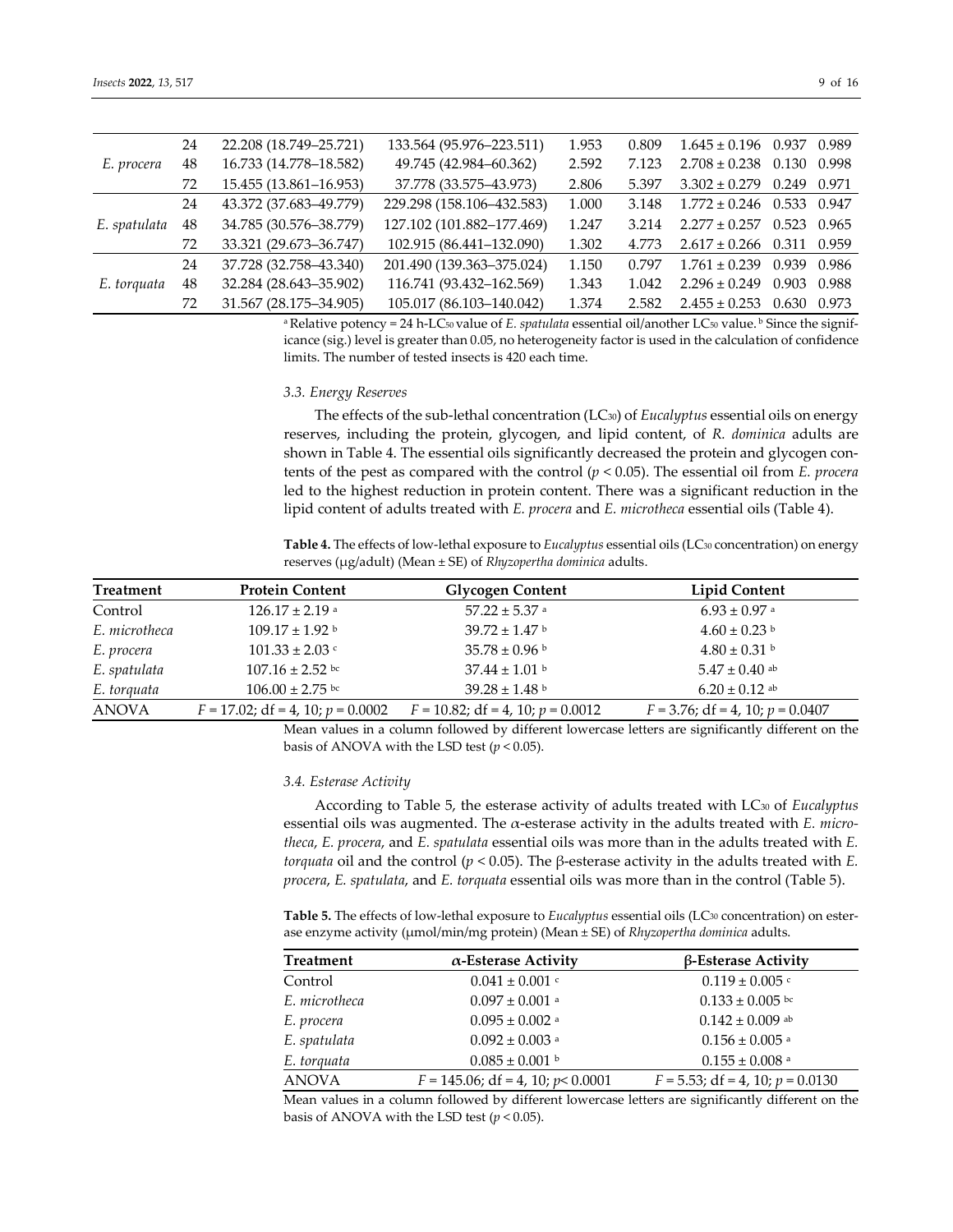# *3.5. Amylolytic and Proteolytic Activity*

Enzymatic disruption effects of the LC30 of *Eucalyptus* essential oils on amylolytic and proteolytic activities of *R. dominica* adults are presented in Table 6. Essential oils extracted from all *Eucalyptus* species significantly reduced the amylolytic and proteolytic activities of treated insects (*p* < 0.05). Although essential oils of *E. microtheca* and *E. procera* had the highest effects on amylolytic and proteolytic activities, there were no significant differences between their bio-effects with other essential oils (Table 6).

**Table 6.** The effects of low-lethal exposure to *Eucalyptus* essential oils (LC30 concentration) on amylolytic and proteolytic activity (Mean ± SE) of *Rhyzopertha dominica* adults.

| <b>Treatment</b> | <b>Amylolytic Activity</b>          | <b>Proteolytic Activity</b>         |
|------------------|-------------------------------------|-------------------------------------|
|                  | (mU/mg)                             | (U/mg)                              |
| Control          | $0.400 \pm 0.026$ <sup>a</sup>      | $0.121 \pm 0.014$ <sup>a</sup>      |
| E. microtheca    | $0.180 \pm 0.038$ b                 | $0.037 \pm 0.007$ b                 |
| E. procera       | $0.193 \pm 0.041$ b                 | $0.038 \pm 0.010$ b                 |
| E. spatulata     | $0.177 \pm 0.047$ b                 | $0.042 \pm 0.005$ b                 |
| E. torquata      | $0.243 \pm 0.042$ b                 | $0.051 \pm 0.018$ b                 |
| <b>ANOVA</b>     | $F = 5.70$ ; df = 4, 10; p = 0.0118 | $F = 9.19$ ; df = 4, 10; p = 0.0022 |

Mean values in a column followed by different lowercase letters are significantly different on the basis of ANOVA with the LSD test  $(p < 0.05)$ .

#### *3.6. Nutritional Indices*

Anti-nutritional effects of *Eucalyptus* essential oils on LC30-treated adults of *R. dominica* are presented in Table 7. The consumption index and relative consumption rate were significantly reduced in the adults treated with *E. microtheca*, *E. procera*, and *E. spatulata* essential oils ( $p < 0.05$ ). Treatment with essential oils caused significant decreases in the relative growth rate of adult insects ( $p < 0.05$ ). There were no significant differences in the efficiency of conversion of ingested food between treated and untreated adults (Table 7).

**Table 7.** The effects of low-lethal exposure to *Eucalyptus* essential oils (LC30 concentration) on nutritional indices (Mean ± SE) of *Rhyzopertha dominica* adults.

| <b>Treatment</b> | CI                       | ECI $(%$                     | $RCR$ (mg/mg/day)            | $RGR$ (mg/mg/day)        |
|------------------|--------------------------|------------------------------|------------------------------|--------------------------|
| Control          | $7.69 \pm 0.82$ a        | $3.06 \pm 0.18$ <sup>a</sup> | $0.57 \pm 0.06$ <sup>a</sup> | $0.017 \pm 0.001$ a      |
| E. microtheca    | $3.40 \pm 0.58$ b        | $2.93 \pm 0.77$ a            | $0.24 \pm 0.04$ b            | $0.006 \pm 0.002$ b      |
| E. procera       | $4.42 \pm 0.92$ b        | $2.97 \pm 0.52$ <sup>a</sup> | $0.32 \pm 0.06$ b            | $0.009 \pm 0.002$ b      |
| E. spatulata     | $4.26 \pm 0.81$ b        | $1.82 \pm 0.69$ <sup>a</sup> | $0.30 \pm 0.05$ b            | $0.004 \pm 0.001$ b      |
| E. torquata      | $5.58 \pm 1.29$ ab       | $2.90 \pm 0.78$ <sup>a</sup> | $0.40 \pm 0.09$ ab           | $0.008 \pm 0.002$ b      |
|                  | $F = 3.75$ ; df = 4, 30; | $F = 0.67$ ; df = 4, 30;     | $F = 3.75$ ; df = 4, 30;     | $F = 9.36$ ; df = 4, 30; |
| <b>ANOVA</b>     | $p = 0.0137$             | $p = 0.6210$                 | $p = 0.0137$                 | p < 0.0001               |

Mean values in a column followed by different lowercase letters are significantly different on the basis of ANOVA with the LSD test (*p* < 0.05). CI: Consumption Index; ECI: Efficiency of Conversion of Ingested food; RCR: Relative Consumption Rate; RGR: Relative Growth Rate.

# **4. Discussion**

Terpenes such as 1,8-cineole,  $\alpha$ -pinene, and aromadendrene are generally abundant constituents of *Eucalyptus* essential oils [39,40]. In this study, the analysis of the *Eucalyptus* essential oils by gas chromatography–mass spectrometry revealed that the terpene compounds 1,8-cineole and globulol were abundant in all *Eucalyptus* essential oils. Furthermore,  $\alpha$ -pinene and aromadendrene were among the other major compounds of the essential oils. Previous accounts of the leaf essential oil compositions of *E. microtheca* cultivated in Iran were reported: The essential oil of *E. microtheca* from Kashan province showed 1,8-cineole (34.0%), *p*-cymene (12.4%), α-pinene (10.7%), and β-pinene (10.5%) as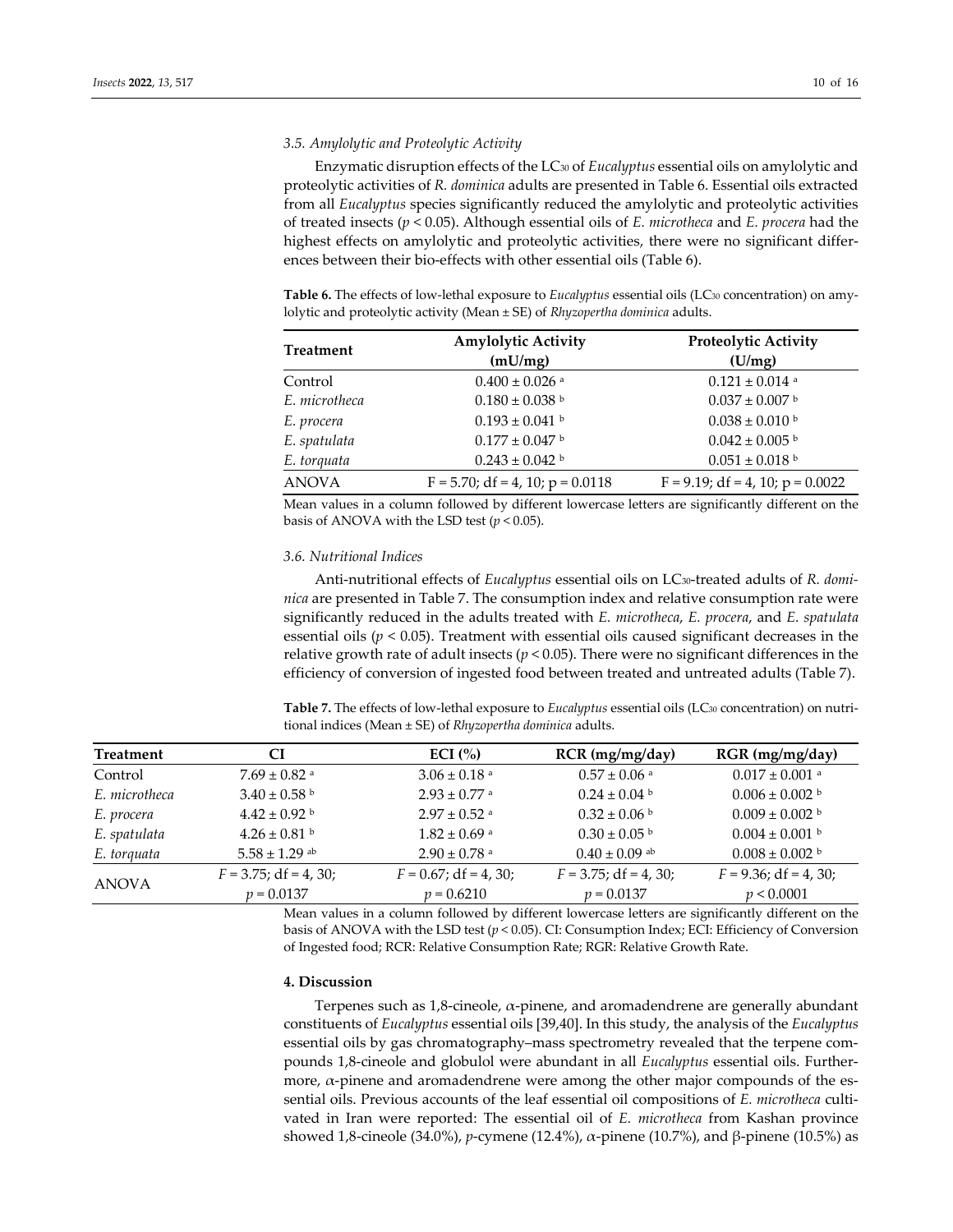the main components [41], which were identified with a different percentage in the present study (12.1%, 0.9%, 5.6%, and 5.1, respectively). *Eucalyptus microtheca* essential oil from Sistan and Baluchestan province, was rich in α-phellandrene (16.5%), aromadendrene (12.8%), α-pinene (6.8%), globulol (6.0%), ledene (5.7%), *p*-cymene (5.3%), and βpinene (5.0%) [42]. In contrast, the leaf essential oil of *E. microtheca* from central areas of Iran was dominated by γ-gurjunene (22.0%), *p*-cymen-7-ol (10.7%), and aromadendrene (10.5%) [43]. α-Phellandrene and *p*-cymen-7-ol were not recognized in this study, and clearly, there is much variation in *E. microtheca* essential oils. The essential oil compositions of *E. procera* from Iran were investigated in recent studies [44,45]. The identified compounds are comparable to the findings in this study, in which 1,8-cineole (35.9% and 45.0%) and  $\alpha$ -pinene (25.6% and 28.6%), respectively, were also dominant. A notable difference, however, was the large concentration of *trans*-sabinol (14.6%) in the present study, which was not indicated in the previous reports. Previous investigations of *E. spathulata* essential oil from Iran have shown 1,8-cineole (72.5% and 67.8%) and  $\alpha$ -pinene (12.7% and 8.4%), respectively, as the main components [41,43], in agreement with the present study. However, there are some differences in the identified compounds. For example, *trans*-sabinol, which had a high percentage (7.6%) in the *E. spathulata* essential oil investigated in this study, was not identified in the above-mentioned works [41,43]. The leaf essential oil of *E. torquata*, cultivated in Kashan, Iran, was dominated by 1,8-cineole (66.9%) along with α-pinene (13.9%), *trans*-pinocarveol (6.3%), and globulol (1.6%) [41], which had completely different percentages in the present study: 24.2%, 20.0%, 0.2%, and 8.4%. Another investigation of the leaf essential oil of cultivated *E. torquata* from Kashan, Iran, revealed 1,8-cineole (28.6%), α-pinene (15.7%), and globulol (13.1%) to be the major components [46], while Nikbakht et al. reported 1,8-cineole (69.6%), α-pinene (9.5%), *allo*aromadendrene (7.8%), and aromadendrene (4.5%) as the major constituents [43]. In this study, *allo*-aromadendrene was identified with a much lower percentage (1.8%) in *E. torquata* essential oil, while the quantity of aromadendrene (7.8%) was higher than that of Nikbakht et al.'s study [43]. Accordingly, there are notable quantitative and qualitative differences in essential oil compositions with *Eucalyptus* species. The differences can be caused by several factors, including environmental conditions and stresses, genetic makeup, geographical origin, phonological stages of plants, distillation time and drying methods, and agricultural practices, affecting the essential oil profiles [47].

The insecticidal effects of essential oils can be attributed to their main compounds [15,48]. Additionally, the synergism between other minor constituents can also affect the bioactivities of essential oils [49–51]. The fumigant toxicity of borneol, 1,8-cineole, and thymol, identified with different quantities in all *Eucalyptus* essential oils examined in this study, was reported against the adults of *R. dominica* [52]. The fumigant toxicity and antifeedant effect of limonene, as one of the terpenes identified in *E. microtheca* essential oil, was documented against *R. dominica* adults [53]. In the study of Liu et al., the essential oil of *Artemisia nakaii* Pamp and its abundant terpenes camphor and 1,8-cineole showed pronounced fumigant activity against the third instar larvae of *Spodoptera litura* Fab [54]. They found that camphor and 1,8-cineole had better fumigant toxicity than the essential oil and concluded that these terpenes might be the substances responsible for essential oil toxicity. In addition, the anti-nutritional and acetylcholinesterase inhibitory effects of β-Selinene, another terpene identified in this essential oil and the essential oils investigated in the present study, were reported. In another investigation on *Eucalyptus* essential oils and their compounds, the prominent fumigant toxicity of *E. resinifera* essential oil and 1,8 cienole was reported against *R. dominica* [26]. Furthermore, *p*-cymene and α-pinene alone had no fumigant toxicity on *R. dominica*, but in combination with 1,8-cineole, they were more effective than the commercial insecticide pirimiphos-methyl [26]. Therefore, it can be said that the insecticidal properties of *Eucalyptus* essential oils studied in the present study are probably related to their compounds, and dominant terpenes such as 1,8-cineole and even synergism between other compounds, including thymol, limonene, *p*-cymene, and  $\alpha$ -pinene, are involved in the observed biological effects.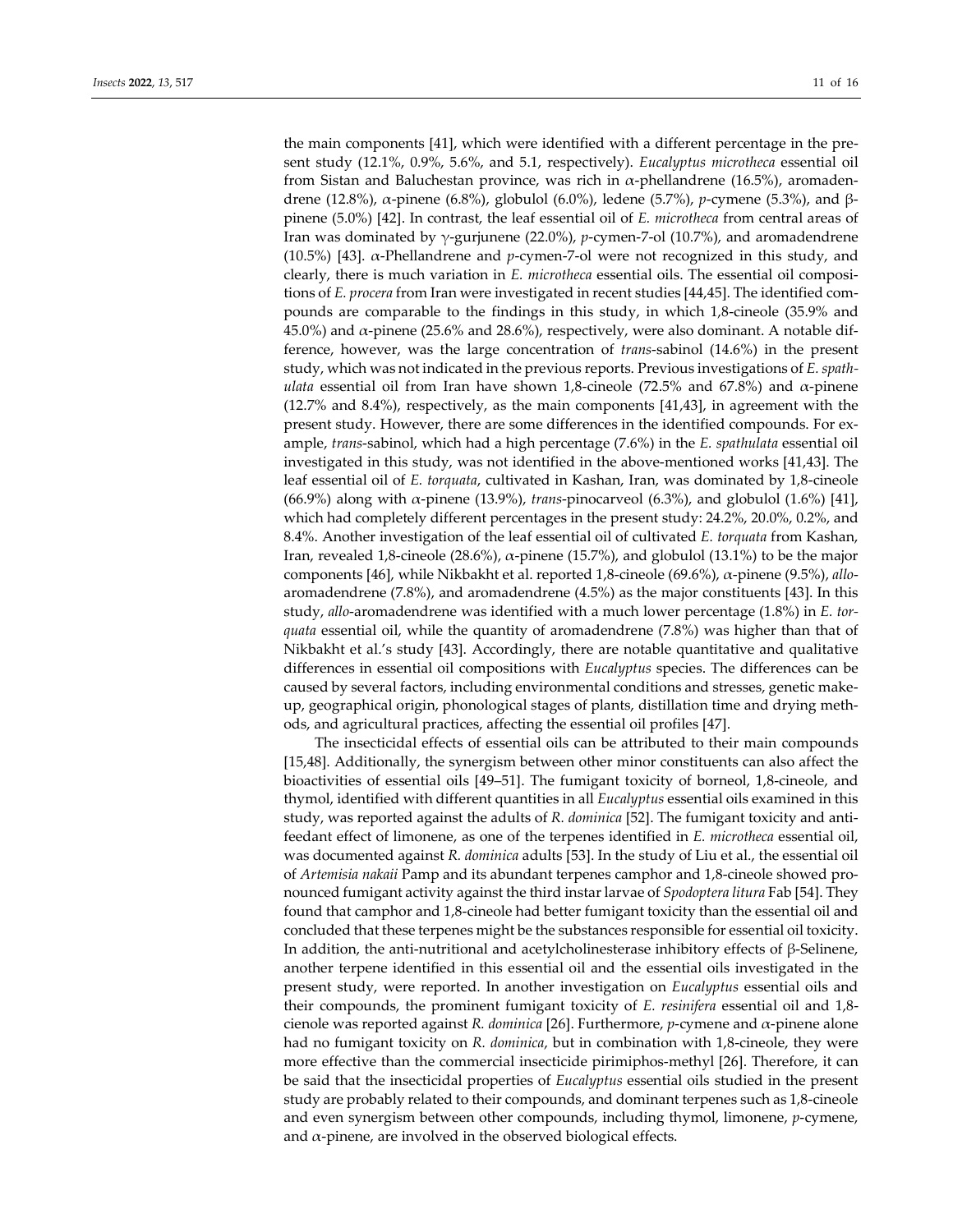In the present study, along with the acute fumigant toxicity of *Eucalyptus* essential oils, sublethal chronic effects, including a reduction in protein, glycogen, and lipid contents, inhibition of digestive amylolytic and proteolytic activities, and anti-nutritional effects, on treated insects were also observed. Since proteins, carbohydrates and lipids play vital roles in the physiological pathways of insects, from growth, reproduction and metamorphosis to diapause, and the resistance to low temperature, reducing the content of these macromolecules could be considered an important mechanism in their control [55– 57]. In this study, even though decreases in lipid content by *E. spatulata* and *E. torquata* essential oils treatments were not significant (*p* < 0.05), the energy content of *R. dominica* adults treated with all *Eucalyptus* essential oils was reduced in terms of total protein, glycogen, and lipids amount. According to the present findings, the amylolytic and proteolytic activity was also decreased in *R. dominica* adults treated with all *Eucalyptus* essential oils compared with controls. A decrease in such digestive enzyme activities by the plantderived essential oils was previously reported [58–60]. Similar to our findings, the essential oil of *E. globulus* Labill was able to reduce the amylase and protease activity of *Ephestia kuehniella* Zeller larvae (Lepidoptera: Pyralidae) [59]. It was suggested that the digestive enzyme synthesis could be reduced by plant secondary metabolites, including essential oils and their constituents, through cytotoxic impact and structural alteration of gut epithelial cells and decreasing metabolism rate [60,61]. The nutritional indices, including consumption index (CI), relative consumption rate (RCR), relative growth rate (RGR), and efficiency of conversion of ingested food (ECI), were diminished in the adults of *R. dominica* treated with all *Eucalyptus* essential oils. However, the decrease in ECI was not significant in comparison with the control group. Similarly, RCR, RGR, and ECI in the adults of *R. dominica* were decreased by essential oils of three other *Eucalyptus* species: *E. dundasii* Maiden, *Eucalyptus floribundi* Hugel ex Endi, and *E. kruseana* Muel [25,62,63]. The insects' growth and consumption rate were dependent on the food quality. When food is not good quality, the insect avoids eating it or eats less [64]. Furthermore, if the food consumed by the insect is not absorbed, the insect's body size and weight will be reduced [64]. In this study, *Eucalyptus* essential oils showed a great insecticidal potential on the adults of *R. dominica*, in which digestive amylase and protease enzymes, nutritional indices, and subsequent energy reserves were decreased.

Essential oils have developed as secondary metabolites in plants against herbivores, and plant-herbivore coevolution continues [65]. Faced with complex mixtures of constituents in essential oils, diverse mechanisms correspondingly evolve in insect pests to overcome such secondary metabolites [66]. An increase in the levels of detoxifying enzymes is one of the key mechanisms for developing insect resistance to insecticidal agents [67]. Among detoxifying enzymes, esterases deserve more attention because they can be involved in metabolizing various exogenous and endogenous compounds [68]. Although the β-esterase activity of *R. dominica* treated with *E. microtheca* was not significantly different from the control in our study, over-production of  $\alpha$ - and  $\beta$ -esterases was detected in the adults treated with *Eucalyptus* essential oils ( $p < 0.05$ ). It can be concluded that the pest may show a degree of resistance to *Eucalyptus* essential oils due to the increase in esterase enzymes. However, it should also be noted that the essential oils have multiple modes of action, such as the inhibition of acetylcholinesterase and glutathione *S*-transferases and disruption in the octopamine receptors [12,14]. However, the inhibitory effects of *Eucalyptus* essential oils on the digestive enzymes profile and the reduction of energy reserves of the pest are also demonstrated in the present study.

#### **5. Conclusions**

This study suggests that the essential oils isolated from the leaves of *E. microtheca*, *E. procera*, *E. spatulata*, and *E. torquata* may be promising grain protectants against the lesser grain borer *R. dominica*. The essential oils have significant fumigant toxicity against insect pests which was augmented by increasing the concentration of essential oils and the exposure time. The *E. procera* essential oil, with a higher percentage of terpenes, was more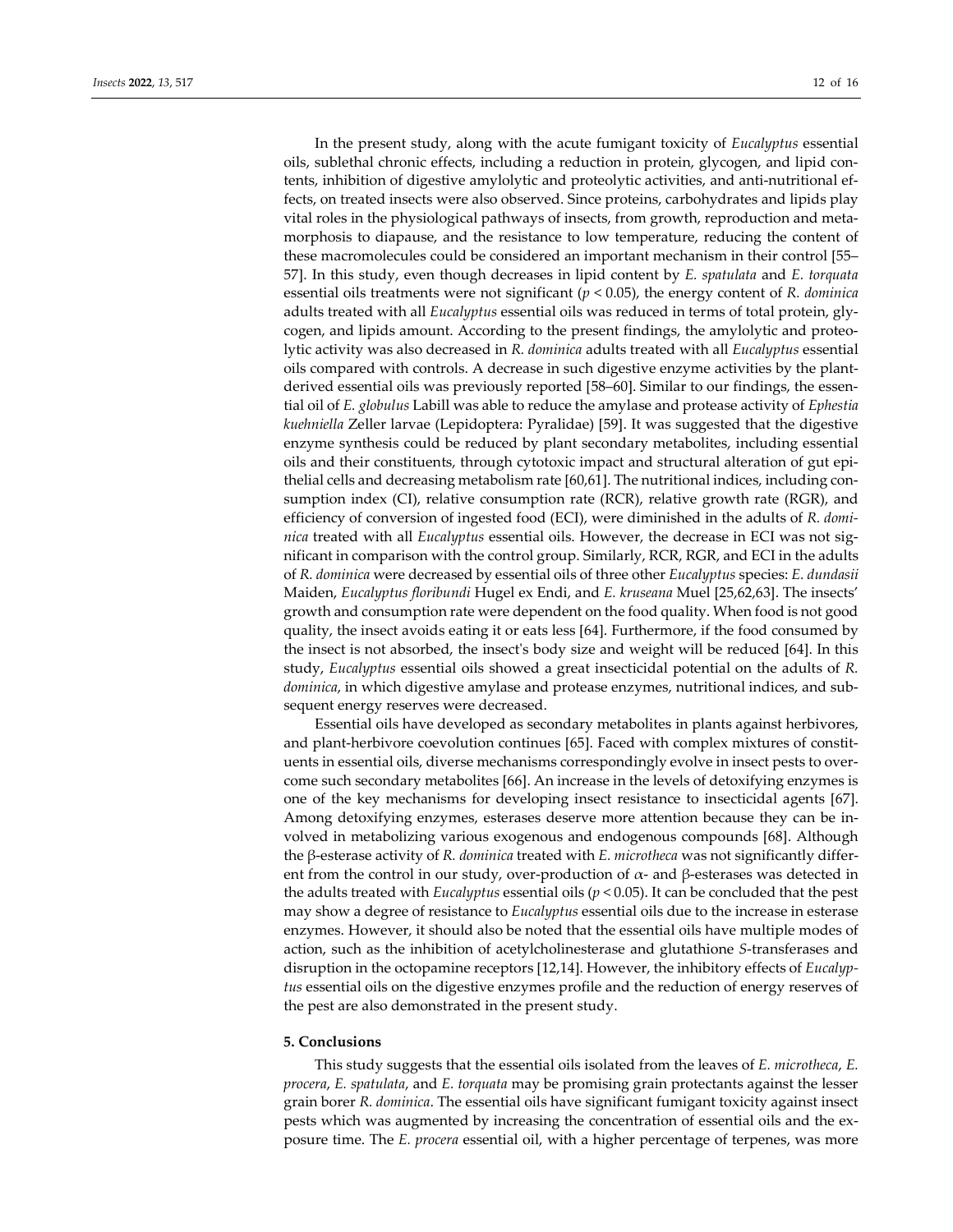toxic than others. Along with acute fumigant toxicity, *Eucalyptus* essential oils showed sublethal biochemical disturbances, including a reduction in protein, glycogen, and lipid contents, inhibition of digestive enzyme activity, and anti-nutritional effects on treated insects. These essential oils, as available natural agents, can be easily steam distilled from leaves of *Eucalyptus* trees, which are cultivated in many parts of Iran and several other countries. According to present and the previous studies, *Eucalyptus* essential oils are a complex mixture of several terpenic and non-terpenic constituents with multiple modes of action, and the chance of insect pests developing resistance is low. However, the resistance mechanisms of treated insect pests should be carefully evaluated. Further research is recommended to evaluate their toxicity on other insect pests and the side effects on stored products since they have a strong smell. Furthermore, although essential oils are safer on non-target organisms than conventional insecticides, performing more toxicological studies will be the next stage for their commercial application.

**Author Contributions:** Conceptualization, A.E.; methodology, A.E. and Z.A.; formal analysis, A.E., Z.A., and W.N.S.; investigation, A.E. and Z.A.; validation, A.E., Z.A., and T.C.; writing—original draft preparation, A.E., B.N., W.N.S., and T.C.; writing—review and editing, A.E., B.N., W.N.S., and T.C. All authors have read and agreed to the published version of the manuscript.

**Funding:** This research received no external funding.

**Institutional Review Board Statement:** Not applicable.

**Informed Consent Statement:** Not applicable.

**Data Availability Statement:** The data that support the findings of this study are available upon reasonable request.

**Acknowledgments:** This research was supported by the University of Mohaghegh Ardabili, which is greatly appreciated.

**Conflicts of Interest:** The authors declare no conflict of interest.

# **References**

- 1. Obretenchev, D.; Zidan, F.; Atanasova, D. Food specialization of the lesser grain borer, *Rhyzopertha Dominica* F. (Coleoptera: Bostrichidae). *Can. J. Agric. Crops* **2020**, *5*, 52–58. https://doi.org/10.20448/803.5.1.52.58.
- 2. Teixeira, D.L.; Lemes, P.G.; dos Santos Braz, T.G.; Leite, G.L.D.; Zanuncio, J.C. *Rhyzopertha dominica* (Coleoptera: Bostrichidae) infestation on seeds of *Sorghum drummondii* (Poaceae) in packages sold in retail stores. *Rev. Bras. Entomol*. **2021**, *65*, e20200129. https://doi.org/10.1590/1806-9665-RBENT-2020-0129.
- 3. Jia, F.; Toews, M.D.; Campbell, J.F.; Ramaswamy, S.B. Survival and reproduction of lesser grain borer, *Rhyzopertha dominica* (F.) (Coleoptera: Bostrichidae) on flora associated with native habitats in Kansas. *J. Stored Prod. Res*. **2008**, *44*, 366–372. https://doi.org/10.1016/j.jspr.2008.06.001.
- 4. Ahmad, F.; Ridley, A.; Daglish, G.J.; Burrill, P.R.; Walter, G.H. Response of *Tribolium castaneum* and *Rhyzopertha dominica* tovarious resources, near and far from grain storage. *J. Appl. Entomol.* **2013**, *137*, 773–781. https://doi.org/10.1111/jen.12065.
- 5. Scheff, D.S.; Campbell, J.F.; Arthur, F.H. Seasonal, landscape, and attractant effects on lesser grain borer, *Rhyzopertha dominica* (F.), captures in Northeast Kansas. *Agronomy* **2022**, *12*, 99. https://doi.org/10.3390/agronomy12010099.
- 6. Loddé, B.; Lucas, D.; Letort, J.M.; Jegaden, D.; Pougnet, R.; Dewitte, J.D. Acute phosphine poisoning on board a bulk carrier: Analysis of factors leading to a fatal case. *J. Occup. Med. Toxicol*. **2015**, *10*, 10. https://doi.org/10.1186/s12995-015-0050-0.
- 7. Park, M.G.; Choi, J.; Hong, Y.S.; Park, C.G.; Kim, B.G.; Lee, S.Y.; Lim, H.J.; Mo, H.H.; Lim, E.; Cha, W. Negative effect of methyl bromide fumigation work on the central nervous system. *PLoS ONE* **2020**, *15*, e0236694. https://doi.org/10.1371/journal.pone.0236694.
- 8. Collins, P.J.; Falk, M.G.; Nayak, M.K.; Emery, R.N.; Holloway, J.C. Monitoring resistance to phosphine in the lesser grain borer, *Rhyzopertha dominica*, in Australia: A national analysis of trends, storage types and geography in relation to resistance detections. *J. Stored Prod. Res*. **2017**, *70*, 25–36. https://doi.org/10.1016/j.jspr.2016.10.006.
- 9. Afful, E.; Elliott, B.; Nayak, M.K.; Phillips, T.W. Phosphine resistance in North American field populations of the lesser grain borer, *Rhyzopertha dominica* (Coleoptera: Bostrichidae). *J. Econ. Entomol*. **2018**, *111*, 463–469. https://doi.org/10.1093/jee/tox284.
- 10. Gregory, J.D.; Nayak, M.K. Prevalence of resistance to deltamethrin in *Rhyzopertha dominica* (F.) in Eastern Australia. *J. Stored Prod. Res*. **2018**, *78*, 45–49. https://doi.org/10.1016/j.jspr.2018.06.003.
- 11. Sakka, M.K.; Riga, M.; Ioannidis, P.; Baliota, G.V.; Tselika, M.; Jagadeesan, R.; Nayak, M.K.; Vontas, J.; Athanassiou, C.G. Transcriptomic analysis of s-methoprene resistance in the lesser grain borer, *Rhyzopertha dominica*, and evaluation of piperonyl butoxide as a resistance breaker. *BMC Genom*. **2021**, *22*, 65. https://doi.org/10.1186/s12864-020-07354-8.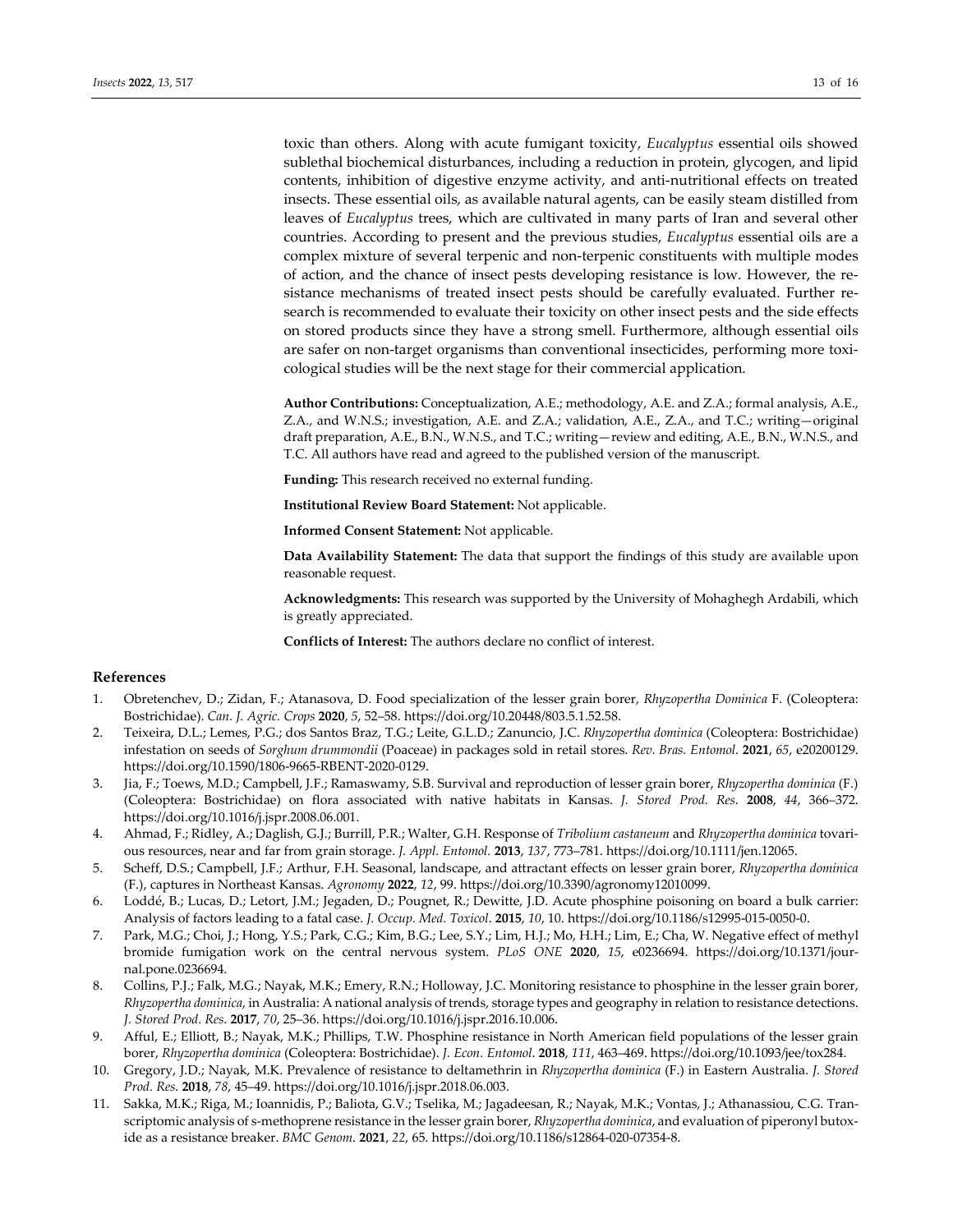- 12. Regnault-Roger, C.; Vincent, C.; Arnasson, J.T. Essential oils in insect control: Low-risk products in a high-stakes world. *Annu. Rev. Entomol*. **2012**, *57*, 405–425. https://doi.org/10.1146/annurev-ento-120710-100554.
- 13. Ebadollahi, A.; Ziaee, M.; Palla, F. Essential oils extracted from deferent species of the Lamiaceae plant family as prospective bioagents against several detrimental pests. *Molecule* **2020**, *25*, 1556. https://doi.org/10.3390/molecules25071556.
- 14. Isman, M.B. Commercial development of plant essential oils and their constituents as active ingredients in bioinsecticides. *Phytochem. Rev*. **2020**, *19*, 235–241. https://doi org/10.33448/rsd-v9i9.
- 15. Kiran, S.; Prakash, B. Assessment of toxicity, antifeedant activity, and biochemical responses in stored-grain insects exposed to lethal and sublethal doses of *Gaultheria procumbens* L. essential oil. *J. Agric. Food Chem*. **2015**, *48*, 10518–10524. https://doi.org/10.1021/acs.jafc.5b03797.
- 16. Ncibi, S.; Attia, S.; Diop, S.M.B.; Ammar, M.; Hance, T. Bio-Insecticidal activity of three essential oils against *Rhyzopertha dominica* (Fabricius, 1792) (Coleoptera: Bostrichidae). *Afr. Entomol*. **2020**, *28*, 339–348. https://doi.org/10.4001/003.028.0339.
- 17. Djebbi, T.; Soltani, A.; Chargui, H.; Yangui, I.; Messaoud, C.; Jemâa, J.M.B. Composition and fumigant protectant potential of Tunisian *Citrus aurantium* L. essential oils against *Rhyzopertha dominica* F. (Coleoptera: Bostrichidae). In Proceedings of the 1st International Electronic Conference on Entomology, Online, 1–15 July 2021. https://doi.org/10.3390/IECE-10643.
- 18. Coppen, J.W. *Eucalyptus the Genus Eucalyptus*, 1st ed.; CRC Press: London, UK, 2002.
- 19. Barbosa, L.C.; Filomeno, C.A.; Teixeira, R.R. Chemical variability and biological activities of *Eucalyptus* spp. essential oils. *Molecules* **2016**, *21*, 1671. https://doi.org/10.3390/molecules21121671.
- 20. Elaissi, A.; Rouis, Z.; Salem, N.A.; Mabrouk, S.; ben Salem, Y.; Salah, K.B.; Aouni, M.; Farhat, F.; Chemli, R.; Harzallah-Skhiri, F.; et al. Chemical composition of 8 eucalyptus species' essential oils and the evaluation of their antibacterial, antifungal and antiviral activities. *BMC Complement. Altern. Med*. **2012**, *12*, 81. https://doi.org/10.1186/1472-6882-12-81.
- 21. Sebei, K.; Sakouhi, F.; Herchi, W.; Khouja, M.L.; Boukhchina, S. Chemical composition and antibacterial activities of seven *Eucalyptus* species essential oils leaves. *Biol. Res*. **2015**, *48*, 7. https://doi.org/10.1186/0717-6287-48-7.
- 22. Ebadollahi, A.; Setzer, W.N. Analysis of the essential oils of *Eucalyptus camaldulensis* Dehnh. and *E. viminalis* Labill. as a contribution to fortify their insecticidal application. *Nat. Prod. Commun*. **2020**, *15*, 1934578X20946248. https://doi.org/10.1177/1934578X20946248.
- 23. Ebadollahi, A.; Jalali Sendi, J. A review on recent research results on bio-effects of plant essential oils against major Coleopteran insect pests. *Toxin Rev*. **2015**, *34*, 76–91. https://doi.org/10.3109/15569543.2015.1023956.
- 24. Hamdi, S.H.; Hedjal-Chebheb, M.; Kellouche, A.; Khouja, M.L.; Boudabous, A.; Ben Jemâa, J.M. Management of three pests' population strains from Tunisia and Algeria using *Eucalyptus* essential oils. *Ind. Crops Prod*. **2015**, *74*, 551–556. https://doi.org/10.1016/j.indcrop.2015.05.072.
- 25. Parsia Aref, S.; Valizadegan, O.; Farashiani, M.E. The insecticidal effect of essential oil of *Eucalyptus floribundi* against two major stored product insect pests; *Rhyzopertha dominica* (F.) and *Oryzaephilus surinamensis* (L.). *J. Essent. Oil Bear. Plants* **2016**, *19*, 820– 831. https://doi.org/10.1080/0972060X.2014.958569.
- 26. Filomeno, C.A.; Almeida Barbosa, L.C.; Teixeira, R.R.; Pinheiro, A.L.; de Sá Farias, E.; Ferreira, J.S.; Picanço, M.C. Chemical diversity of essential oils of Myrtaceae species and their insecticidal activity against *Rhyzopertha dominica*. *Crop Prot.* **2020**, *137*, 105309. https://doi.org/10.1016/j.cropro.2020.105309.
- 27. Adams, R.P. *Identification of Essential Oil Components by Gas Chromatography/Mass Spectrometry*, 4th ed.; Allured Publishing: Carol Stream, IL, USA, 2007.
- *28.* Satyal, P. Development of GC-MS Database of Essential Oil Components by the Analysis of Natural Essential Oils and Synthetic Compounds and Discovery of Biologically Active Novel Chemotypes in Essential Oils. Ph.D. Thesis, University of Alabama in Huntsville, Huntsville, Alabama, 2015.
- 29. NIST. *NIST17*; National Institute of Standards and Technology: Gaithersburg, MD, USA, 2017. Available online: https://webbook.nist.gov/chemistry/ (accessed on 15 March 2022).
- 30. Khashaveh, A.; Ziaee, M.; Safaralizadeh, M.H.; Attighi Lorestani, F. Control of *Tribolium castaneum* (Herbst) (Coleoptera: Tenebrionidae) with spinosad dust formulation in different oilseeds. *Turk. J. Agric. For*. **2009**, *33*, 203–209. https://doi.org/10.3906/tar-0806-38.
- 31. Van Handel, E. Rapid determination of total lipids in mosquitoes. *J. Am. Mosq. Control Assoc*. **1985**, *1*, 302–304. Available online: https://www.biodiversitylibrary.org/content/part/JAMCA/JAMCA\_V01\_N3\_P302-304.pdf (accessed on 20 April 2022).
- 32. Bradford, M.M. A rapid and sensitive method for the quantitation of microgram quantities of protein utilizing the principle of protein-dye binding. *Anal. Biochem*. **1976**, *72*, 248–254. https://doi.org/10.1006/abio.1976.9999.
- 33. Yuval, B.; Kaspi, R.; Shloush, S.; Warburg, M.S. Nutritional reserves regulate male participation in Mediterranean fruit fly leks. *Ecol. Entomol*. **1998**, *23*, 211–215. https://doi.org/10.1046/j.1365-2311.1998.00118.x.
- 34. Van Asperen, K. A study of housefly esterases by means of a sensitive colorimetric method. *J. Insect Physiol*. **1962**, *8*, 401–416. https://doi.org/10.1016/0022-1910(62)90074-4.
- 35. Elpidina, E.N.; Vinokurov, K.S.; Gromenko, V.A.; Rudenshaya, Y.A.; Dunaevsky, Y.E.; Zhuzhikov, D.P. Compartmentalization of proteinases and amylases in *Nauphoeta cinerea* midgut. *Arch. Insect Biochem. Physiol*. **2001**, *48*, 206–216. https://doi.org/10.1002/arch.10000.
- 36. Bernfeld, P. Amylase, α and β. *Methods Enzymol*. **1955**, *1*, 149–158. https://doi.org/10.1016/0076-6879(55)01021-5.
- 37. Waldbauer, G.P. The consumption and utilization of food by insects. *Adv. Insect Physiol*. **1968**, *5*, 229–288. https://doi.org/10.1016/S0065-2806(08)60230-1.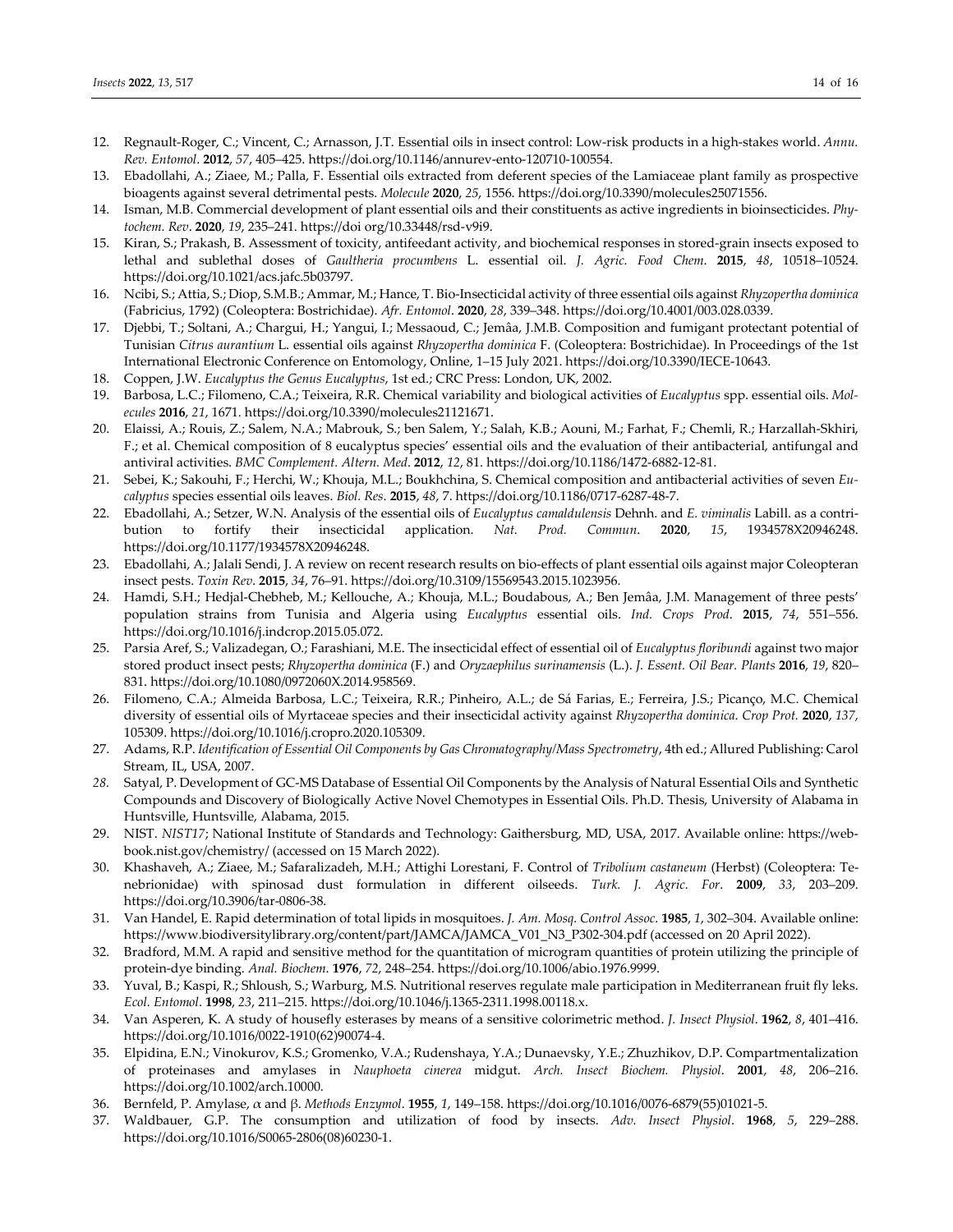- 38. Lilliefors, H.W. On the Kolmogorov-Smirnov test for normality with mean and variance unknown. *J. Am. Stat. Assoc*. **1967**, *62*, 399–402. https://doi.org/10.2307/2283970.
- 39. Bignell, C.M.; Dunlop, P.J.; Brophy, J.J. Volatile leaf oils of some south-western and southern Australian species of the genus *Eucalyptus* (series 1). Part XIX. *Flavour. Fragr. J*. **1998**, *13*, 131–139. https://doi.org/10.1002/(SICI)1099- 1026(199803/04)13:2<131::AID-FFJ710>3.0.CO;2-X.
- 40. Bignell, C.M.; Dunlop, P.J.; Brophy, J.J.; Jackson, J.F. Volatile leaf oils of some South-western and Southern Australian species of the genus *Eucalyptus*. Part VII. Subgenus *Symphyomyrtus*, Section Exsertaria. *Flavour. Fragr. J*. **1996**, *11*, 35–41. https://doi.org/10.1002/(SICI)1099-1026(199601)11:1<35::AID-FFJ534>3.0.CO;2-7.
- 41. Sefidkon, F.; Assareh, M.H.; Abravesh, Z.; Barazandeh, M.M. Chemical composition of the essential oils of four cultivated *Eucalyptus* species in Iran as medicinal plants (*E. microtheca*, *E. spathulata*, *E. largiflorens* and *E. torquata*). *Iran. J. Pharm. Sci*. **2010**, *20*, 135–140. https://doi.org/10.22037/ijpr.2010.711.
- 42. Maghsoodlou, M.T.; Kazemipoor, N.; Valizadeh, J.; Seifi, M.F.; Rahneshan, N. Essential oil composition of *Eucalyptus microtheca* and *Eucalyptus viminalis*. *Avicenna J. Phytomed*. **2015**, *5*, 540. https://www.ncbi.nlm.nih.gov/pmc/articles/PMC4678499/.
- 43. Nikbakht, M.R.; Rahimi-Nasrabadi, M.; Ahmadi, F.; Gandomi, H.; Abbaszadeh, S.; Batooli, H. The chemical composition and in vitro antifungal activities of essential oils of five *Eucalyptus* species. *J. Essent. Oil Bear. Plants* **2015**, *18*, 666–677. https://doi.org/10.1080/0972060X.2014.935061.
- 44. Rahimi-Nasrabadi, M.; Ahmadi, F.; Batooli, H. Essential oil composition of *Eucalyptus procera* Dehnh. leaves from central Iran. *Nat. Prod. Res*. **2012**, *26*, 637–342. https://doi.org/10.1080/14786419.2010.541875.
- 45. Nouri-Ganbalani, G.; Ebadollahi, A.; Nouri, A. Chemical composition of the essential oil of *Eucalyptus procera* Dehnh. and its insecticidal effects against two stored product insects. *J. Essent. Oil Bear. Plants* **2016**, *19*, 1234–1242. https://doi.org/10.1080/0972060X.2016.1178606.
- 46. Ebadollahi, A.; Jalali Sendi, J.; Maroufpoor, M.; Rahimi-Nasrabadi, M. Acaricidal potentials of the terpene-rich essential oils of two Iranian *Eucalyptus* species against *Tetranychus urticae* Koch. *J. Oleo Sci*. **2017**, *66*, 307–314. https://doi.org/10.5650/jos.ess15258.
- 47. Moghaddam, M.; Mehdizadeh, L. Chemistry of essential oils and factors influencing their constituents. In *Handbook of Food Bioengineering*, 1st ed.; Grumezescu, A.M.; Holban, A.M., Eds.; Academic Press: New York, NY, USA, 2017; pp. 379–419.
- 48. Bakkali, F.; Averbeck, S.; Averbeck, D.; Idaomar, M. Biological effects of essential oils—a review. *Food Chem. Toxicol*. **2008**, *46*, 446–475. https://doi.org/10.1016/j.fct.2007.09.106.
- 49. Isman, M.B.; Wilson, J.A.; Bradbury, R. Insecticidal activities of commercial rosemary oils (*Rosmarinus officinalis*.) against larvae of *Pseudaletia unipuncta.* and *Trichoplusia ni.* in relation to their chemical compositions. *Pharm. Biol*. **2008**, *46*, 82–87. https://doi.org/10.1080/13880200701734661.
- 50. Scalerandi, E.; Flores, G.A.; Palacio, M.; Defagó, M.T.; Carpinella, M.C.; Valladares, G.; Bertoni, A.; Palacios, S.M. Understanding synergistic toxicity of terpenes as insecticides: Contribution of metabolic detoxification in *Musca domestica*. *Front. Plant Sci*. **2018**, *9*, 1579. https://doi.org/10.3389/fpls.2018.01579.
- 51. Sarma, R.; Adhikari, K.; Mahanta, S.; Khanikor, B. Combinations of plant essential oil based terpene compounds as larvicidal and adulticidal agent against *Aedes aegypti* (Diptera: Culicidae). *Sci. Rep*. **2019**, *9*, 9471. https://doi.org/10.1038/s41598-019-45908- 3.
- 52. Rozman, V.; Kalinovic, I.; Korunic, Z. Toxicity of naturally occurring compounds of Lamiaceae and Lauraceae to three storedproduct insects. *J. Stored Prod. Res*. **2007**, *43*, 349–355. https://doi.org/10.1016/j.jspr.2006.09.001.
- 53. Tripathi, A.K.; Prajapati, V.; Khanuja, S.P.; Kumar, S. Effect of d-limonene on three stored-product beetles. *J. Econ. Entomol*. **1962**, *96*, 990–995. https://doi.org/10.1603/0022-0493-96.3.990.
- 54. Liu, J.; Hua, J.; Qu, B.; Guo, X.; Wang, Y.; Shao, M.; Luo, S. Insecticidal terpenes from the essential oils of *Artemisia nakaii* and their inhibitory effects on acetylcholinesterase. *Front. Plant Sci*. **2021**, *12*, 720816. https://doi.org/10.3389/fpls.2021.720816.
- 55. Nestel, D.; Tolmasky, D.; Rabossi, A.; Quesada-Allué, L.A. Lipid, carbohydrates and protein patterns during metamorphosis of the Mediterranean fruit fly, *Ceratitis capitata* (Diptera: Tephritidae). *Ann. Entomol. Soc. Am*. **2003**, *96*, 237–244. https://doi.org/10.1603/0013-8746(2003)096[0237:LCAPPD]2.0.CO;2.
- 56. Arrese, E.L.; Soulages, J.L. Insect fat body: Energy, metabolism, and regulation. *Ann. Rev. Entomol*. **2010**, *55*, 207–225. https://doi.org/10.1146/annurev-ento-112408-085356.
- 57. Chowanski, S.; Lubawy, J.; Spochacz, M.; Ewelina, P.; Grzegorz, S.; Rosinski, G.; Slocinska, M. Cold induced changes in lipid, protein and carbohydrate levels in the tropical insect *Gromphadorhina coquereliana*. *Comp. Biochem. Physiol. A Mol. Integr. Physiol*. **2015**, *183*, 57–63. https://doi.org/10.1016/j.cbpa.2015.01.007.
- 58. Magierowicz, K.; Górska-Drabik, E.; Sempruch, C. The effect of *Tanacetum vulgare* essential oil and its main components on some ecological and physiological parameters of *Acrobasis advenella* (Zinck.) (Lepidoptera: Pyralidae). *Pestic. Biochem. Physiol*. **2020**, *162*, 105–112. https://doi.org/10.1016/j.pestbp.2019.09.008.
- 59. Shahriari, M.; Zibaee, A.; Shamakhi, L.; Sahebzadeh, N.; Naseri, D.; Hoda, H. Bio-efficacy and physiological effects of *Eucalyptus globulus* and *Allium sativum* essential oils against *Ephestia kuehniella* Zeller (Lepidoptera: Pyralidae). *Toxin Rev*. **2020**, *39*, 422–433. https://doi.org/10.1080/15569543.2018.1554588.
- 60. Oftadeh, M.; Jalali Sendi, J.; Ebadollahi, A.; Setzer, W.N.; Krutmuang, P. Mulberry protection through flowering-stage essential oil of *Artemisia annua* against the lesser mulberry pyralid, *Glyphodes pyloalis* Walker. *Foods* **2021**, *10*, 210. https://doi.org/10.3390/foods10020210.